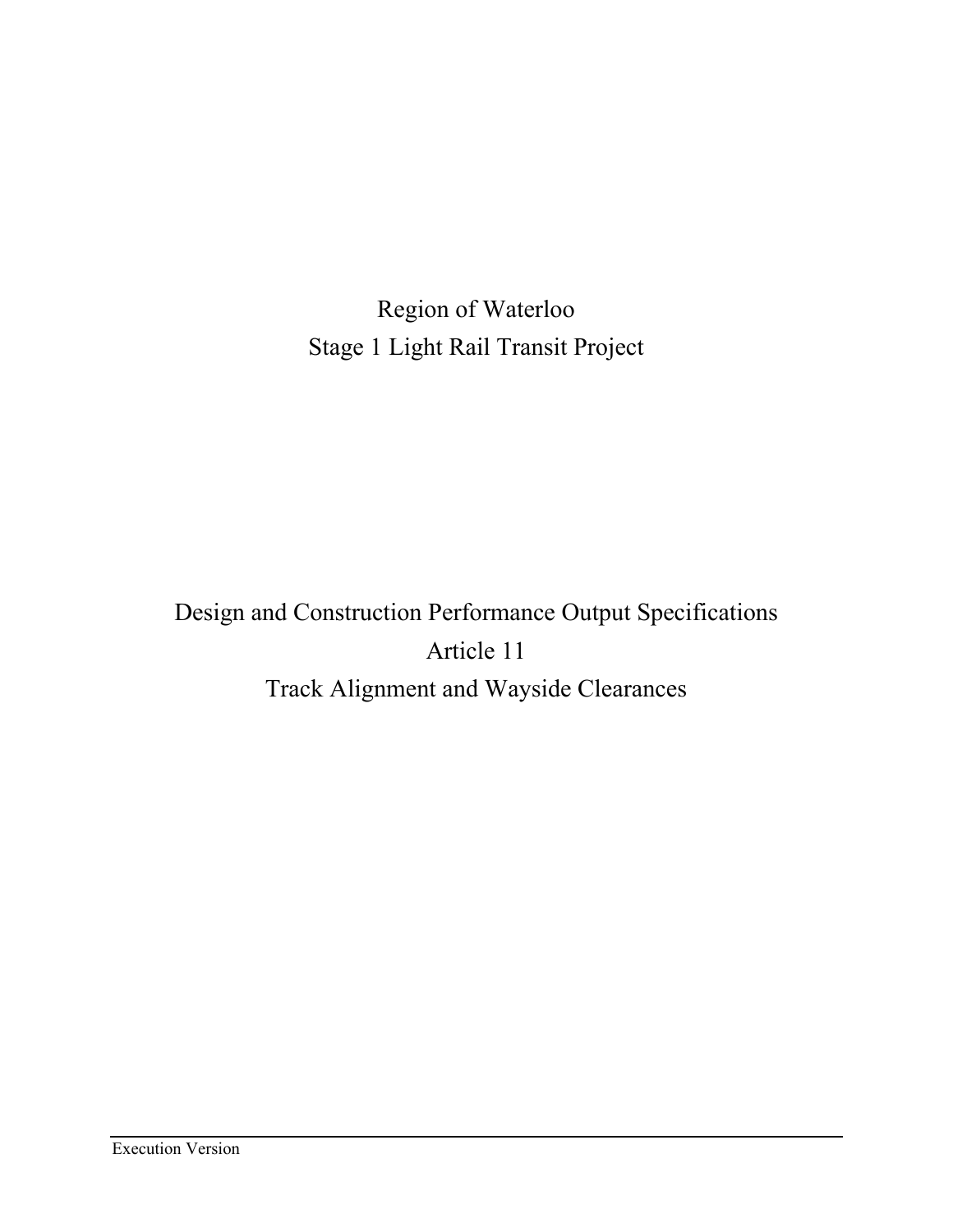# **Table of Contents**

| 11.1 |     |  |  |
|------|-----|--|--|
|      | (a) |  |  |
|      | (b) |  |  |
|      | (c) |  |  |
|      | (d) |  |  |
|      | (e) |  |  |
|      | (f) |  |  |
| 11.2 |     |  |  |
|      | (a) |  |  |
|      | (b) |  |  |
|      | (c) |  |  |
|      | (d) |  |  |
|      | (e) |  |  |
| 11.3 |     |  |  |
|      | (a) |  |  |
|      | (b) |  |  |
|      | (c) |  |  |
|      | (d) |  |  |
|      | (e) |  |  |
|      | (f) |  |  |
|      | (g) |  |  |
|      | (h) |  |  |
|      | (i) |  |  |
|      | (i) |  |  |
|      | (k) |  |  |
| 11.4 |     |  |  |
|      | (a) |  |  |
|      | (b) |  |  |
|      | (c) |  |  |
|      | (d) |  |  |
|      | (e) |  |  |
|      | (f) |  |  |
|      | (g) |  |  |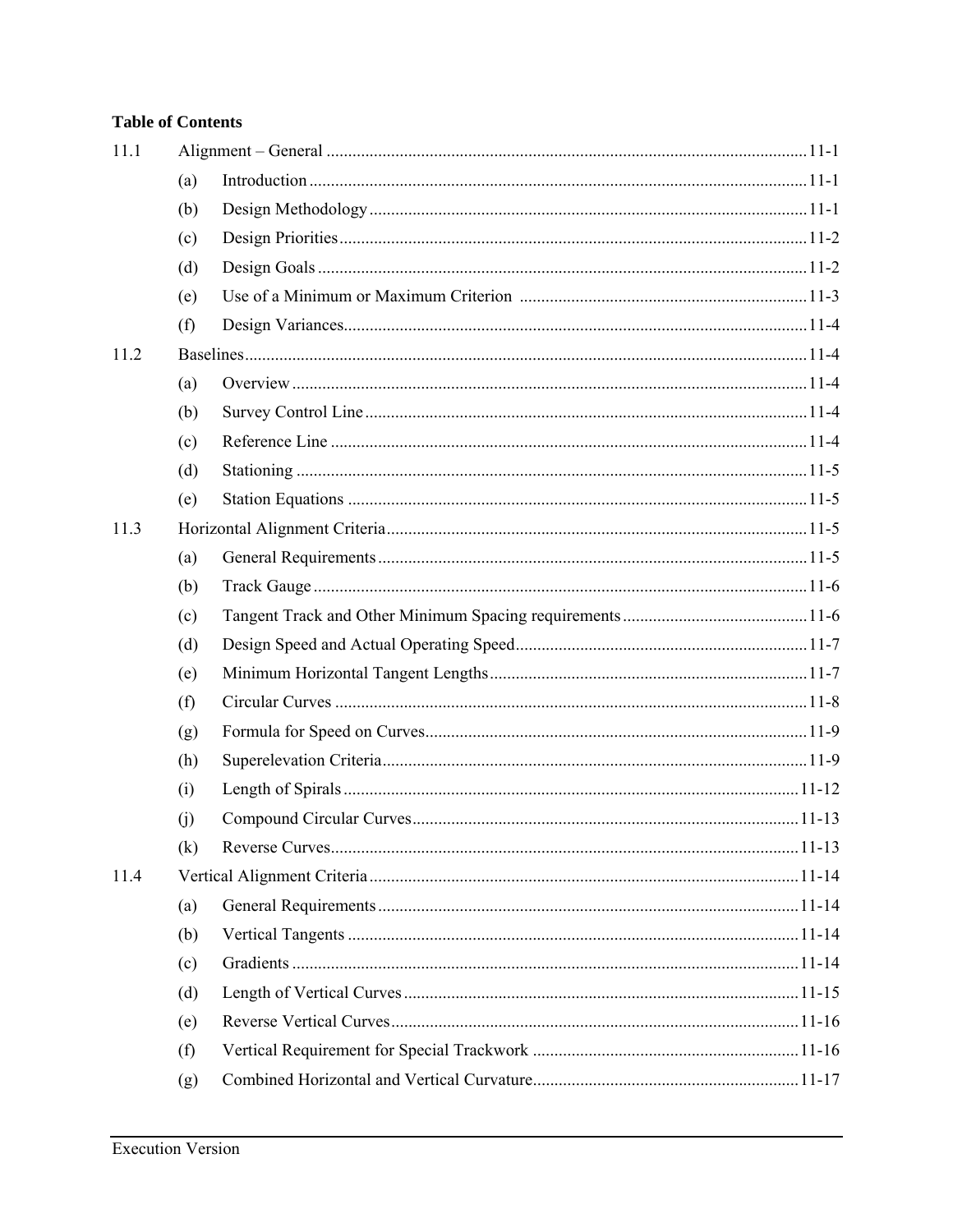| 11.5 |     |  |  |
|------|-----|--|--|
|      | (a) |  |  |
|      | (b) |  |  |
|      | (c) |  |  |
|      | (d) |  |  |
|      | (e) |  |  |
| 11.6 |     |  |  |
|      | (a) |  |  |
|      | (b) |  |  |
|      | (c) |  |  |
|      | (d) |  |  |
|      | (e) |  |  |
|      | (f) |  |  |
|      | (g) |  |  |
| 11.7 |     |  |  |
|      | (a) |  |  |
|      | (b) |  |  |
|      | (c) |  |  |
|      | (d) |  |  |
|      | (e) |  |  |
|      | (f) |  |  |
|      | (g) |  |  |
|      | (h) |  |  |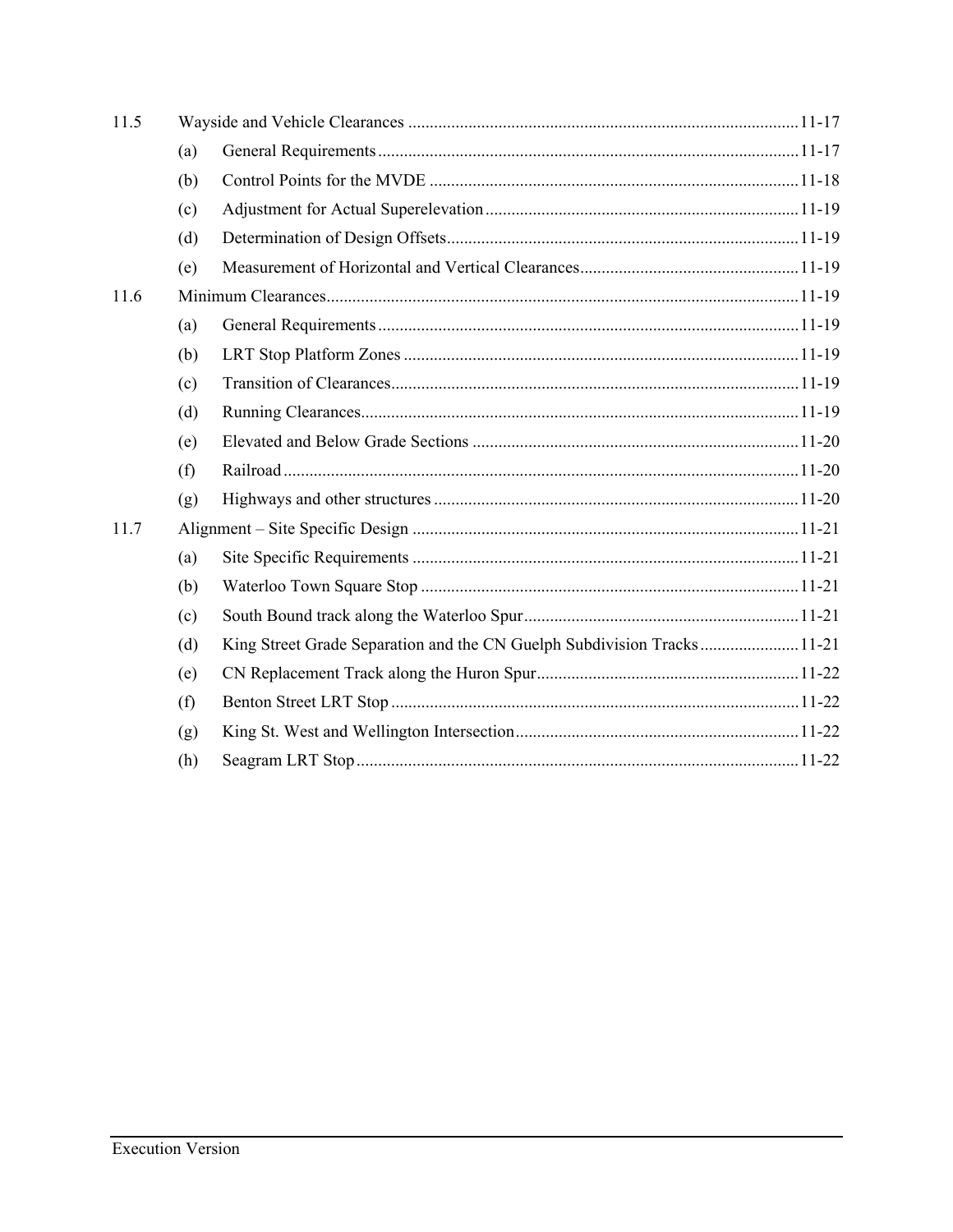# **ARTICLE 11 TRACK ALIGNMENT AND WAYSIDE CLEARANCES**

## **11.1 Alignment - General**

(a) Introduction

The purpose of this Article and the alignment drawings provided to Project Co is to provide design guidelines for the design of the track alignment and wayside clearance work. Project Co's solution to track alignment and wayside clearance design work shall expand on these guidelines. Project Co shall prepare a Basis of Design Report – Alignment and Wayside Clearances and the revised alignment drawings, which explains Project Co's approach to track alignment and wayside clearance design work in greater detail and in a site specific manner as part of Project Co's Submission. The presentation of specific track alignment and wayside clearance design requirements within this Article must not be construed to limit or modify in any way Project Co's responsibility to provide a holistic, comprehensive, and fully functional solutions to all track alignment and wayside clearance conditions. The Basis of Design Report – Alignment and Wayside Clearances shall address every aspect of the track alignment and wayside clearance design requirements cited in this Article. The rationale for all deviations or variances from any requirement cited this Article must be fully described in the Basis of Design Report – Alignment and Wayside Clearances, which is referred to within this Article as the Basis of Design Report.

- (b) Design Methodology
	- (i) Specific design values and instructions in this document will govern track alignment design. Criteria not specifically described in this document shall follow the methodology and criteria of Transit Cooperative Research Program (TCRP) Report 155 - Track Design Handbook for Light Rail Transit. It is recognized the alignment for an LRT system, especially in an urban environment, will encounter situations, which require some deviation from the strict adherence to the alignment requirements cited herein. To develop a viable alignment requires the use of sound engineering judgment. Since the track alignment establishes the basis of design for other disciplines, the preparation and updating of the Basis of Design Report is essential to successful interdisciplinary design coordination.
	- (ii) Other references sourced in the development of this document include:
		- A. AREMA Manual for Railway Engineering
		- B. CN Engineering Specifications for Industrial Tracks
	- (iii) Project Co shall ensure the track alignment design is compatible with the design requirements of other systems that interface with the track such as the Overhead Contact System, the signaling system, the vehicle, etc. Project Co shall identify the design interfaces between track and the wayside and include these interfaces in the Systems Integration and Interface Management Plan.
	- (iv) Project Co shall coordinate with the vehicle supplier to ensure the alignment is fully compatible with the LRT car.
	- (v) Project Co shall coordinate its alignment design with the CN railroad to ensure compatibility with type of freight railroad service being provided along the Waterloo Spur, Huron Spur and King Street Grade Separation. Project Co shall finalize all the track connections with the CN for the relocation of the CN tracks along the Waterloo Spur, Huron Spur and King Street Grade Separation.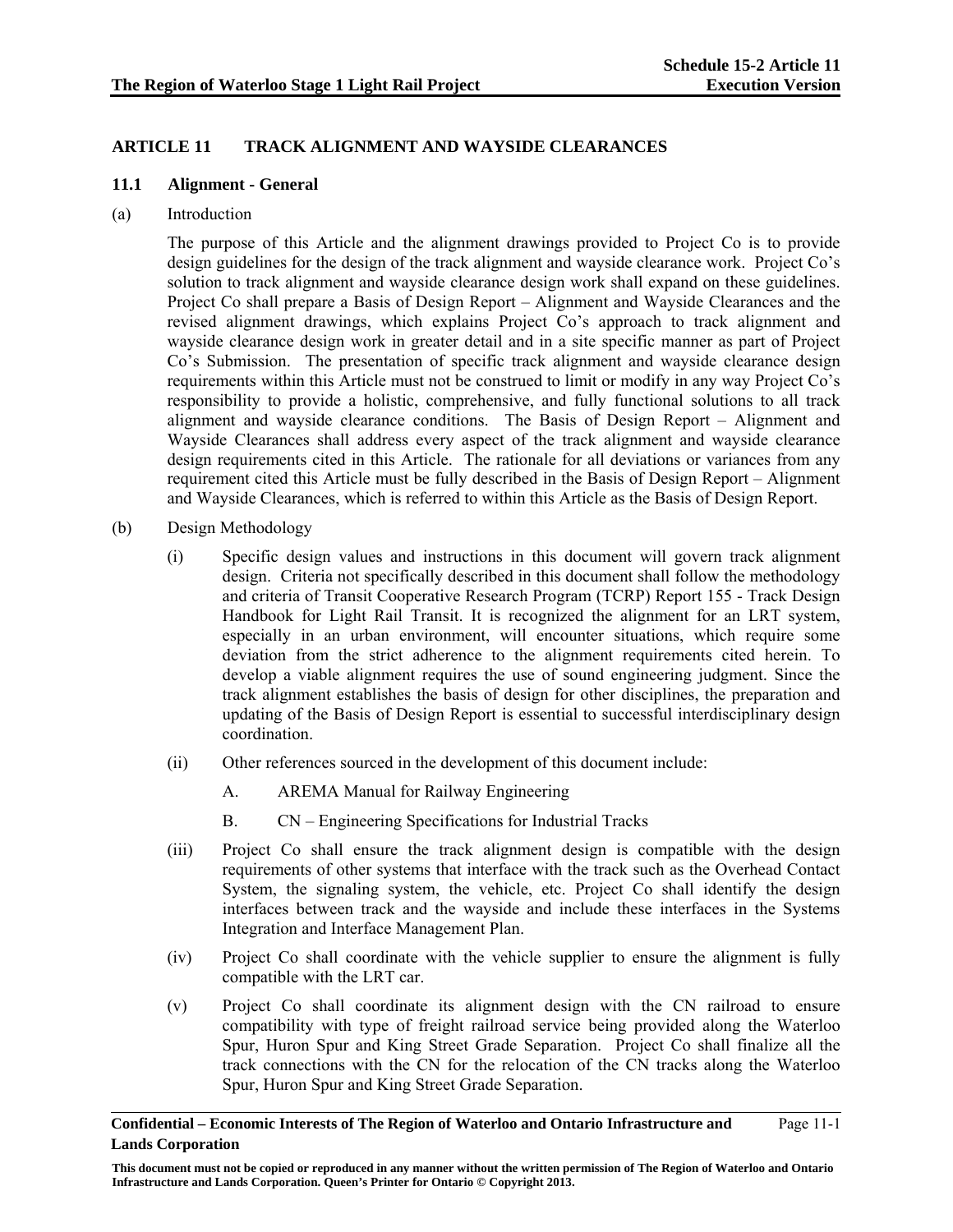- (vi) Project Co's alignment and station location in their base technical submission shall generally adhere to the alignment and station location and station platform configuration as shown in the appendices to Schedule 15-2. Alignments that deviate from the main street, railroad, or utility corridors shall only be shown as an innovation. Stations with different configurations shall only be shown as an innovation. Failure to comply with the above requirements may result in a major contract compliance issue.
- (c) Design Priorities
	- (i) Design criteria in this document have been developed based on the following design priorities, not necessarily listed in order of importance:
		- A. Safety including protection against derailment and having adequate wayside clearances.
		- B. Conformity with vehicle clearance envelope.
		- C. Ride quality
		- D. Minimizing alignments causing speed reduction, while maintaining a reasonable roadway cross-section.
		- E. Maintainability and performance of the track.
		- F. Compatibility with overhead contact system design.
		- G. Conformance with rail vehicle performance maintainability requirements
		- H. Integration into the existing road network and urban environment.
		- I Design that promotes trackway drainage and resistance to frost heaving.
- (d) Design Goals
	- (i) Horizontal Alignment
		- A. In developing the most desirable horizontal alignment, consideration shall be given, but not limited to, the following factors:
			- 1. Passenger comfort and convenience
			- 2. Capital and operating costs
			- 3. Maximizing train velocity and minimizing running times
			- 4. Minimizing noise and vibration (squeal due to curved track)
			- 5. Type of construction
			- 6. Station location and spacing
			- 7. Possible future extensions
			- 8. Roadway interfaces with trackway
			- 9. Soil conditions
			- 10. Property and buildings, both existing and proposed
			- 11. Safety
			- 12. Utilities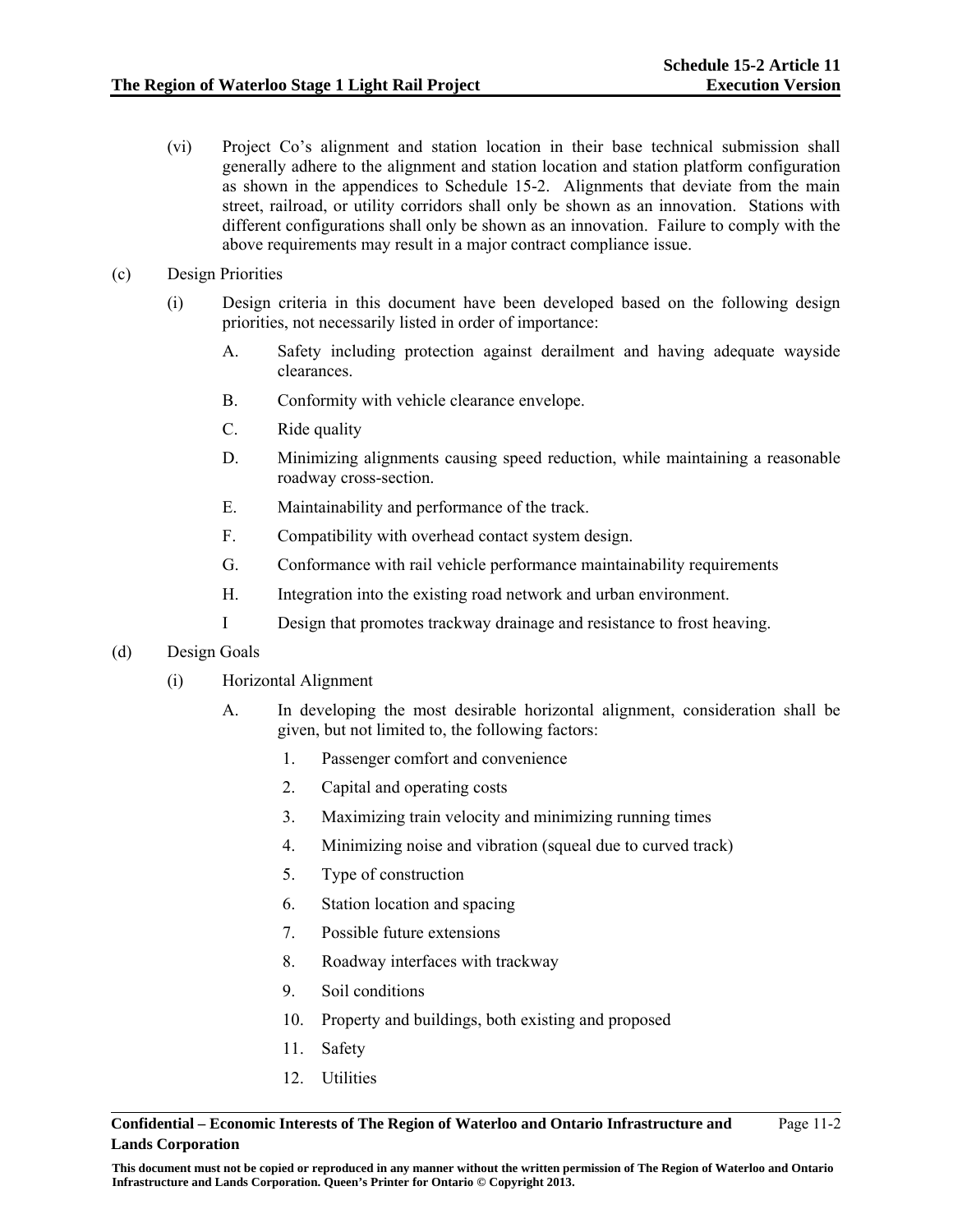- 13. Vehicle capabilities
- (ii) Vertical Alignment
	- A. In developing the most desirable vertical alignment, consideration shall be given, but not limited to, the following factors:
		- 1. Horizontal alignment
		- 2. Drainage
		- 3. Vehicle capabilities
		- 4. Adjacent structures
		- 5. Integration into the existing roadway and urban topography
- (iii) Curvature and Superelevation
	- A. Curvature and superelevation shall be coordinated with the actual operating speed with consideration given to train operator behavior and the acceleration and deceleration characteristics of the design vehicle.
	- B. Consideration shall be given to:
		- 1. Vehicle performance
		- 2. Location and types of special trackwork
		- 3. Horizontal alignment
		- 4. Vertical alignment
		- 5. Passenger Comfort
- (e) Use of a Minimum or Maximum Criterion
	- (i) Where specific numbers are given for limitations on grade, curvature, tangent lengths, spiral lengths, etc.; such limitations are not targets to be achieved, but limits to be avoided if at all practical. Project Co should in all cases strive to exceed the minimum requirements.
	- (ii) Desired, Acceptable and Absolute Values
		- A. Desired values described in this document are based on industry practices and passenger comfort. Designs shall meet or exceed desired values to provide a robust operating environment. Project Co shall to achieve desired targets where practical. Project Co shall clearly identify the design elements which do not meet the desired criteria values.
		- B. Acceptable values define a limit beyond which a tangible operating benefit is either gained or lost (e.g., Acceptable limits for curves may define the radius at which a restraining rail must be installed).
		- C. A Basis of Design Report shall clearly identify design elements which do not meet the Acceptable values; including a detailed explanation of what alternatives were considered; and why it was not possible to do better. The use of any parameter that does not meet the Acceptable threshold shall be considered conditional until accepted in writing by the Region.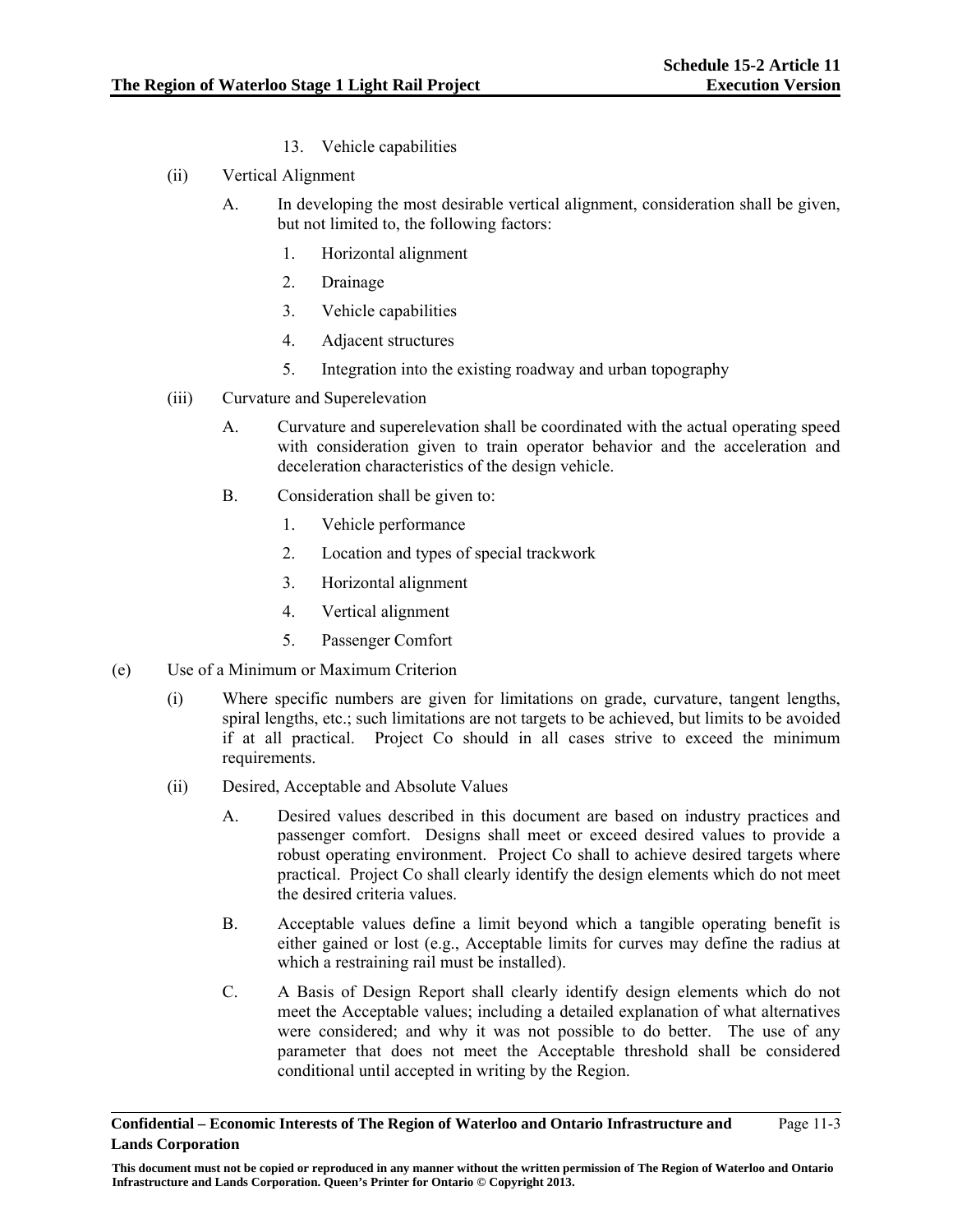- D. Absolute values are based on either safety considerations and/or have potential impacts in terms of track and vehicle maintenance costs, noise, wheel life and track life. Extensive use of absolute values can result in service problems and unacceptable maintenance costs. The use of an Absolute value must be fully justified in the Basis of Design Report.
- E. Combinations of Absolute parameters (e.g. an Absolute minimum horizontal radius curve with an Absolute maximum gradient) shall be avoided wherever possible. Project Co shall avoid any combination of horizontal and vertical alignment or curvature which exceeds the limits established by the rail car supplier.
- (f) Design Variances
	- (i) Design standards are set to achieve the design goals and priorities noted above. It is understood that constraints in individual locations may impede Project Co's ability to meet a particular alignment requirement.
	- (ii) Approved variances shall only apply to the specific location(s) requested. Project Co shall provide with each design submission a table summarizing all approved design variances. Project Co shall include a recommended design speed for all alignment configurations requiring a variance.

# **11.2 Baselines**

- (a) Overview
	- (i) A system of controls is necessary for alignment design and construction. The control system shall consist of the following components as required:
		- A. Survey Control Line
		- B. Reference Line / Track Centre Line
- (b) Survey Control Line
	- (i) The Survey Control Line shall be established by control survey. All primary control monuments shall be visible from adjacent primary control monuments and located in areas that will not be disturbed by future construction. See Schedule 15-2 Article 2 for detailed survey related requirements.
- (c) Reference Line
	- (i) The Reference Line is the centre-line of the north bound track when both tracks are parallel and centre-line of each track when the tracks are in separate corridors.
	- (ii) The Reference Line/track centre-line must be geometrically related to the Survey Control Line.
	- (iii) In most cases the track centre-line line will be used to show dimensions to the proposed Work to allow a ready review of clearance and dimensions to curbs, buildings OCS poles and other wayside elements.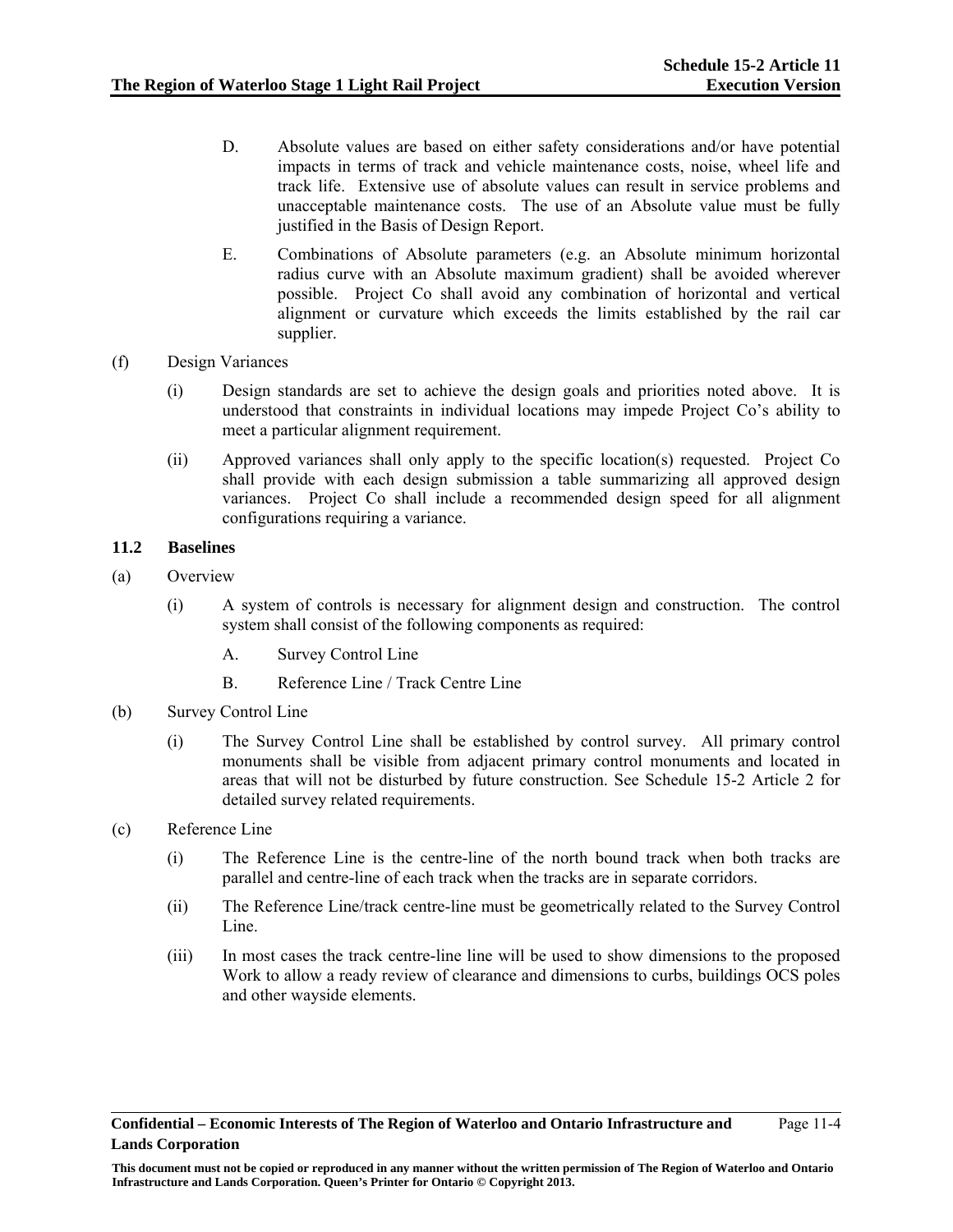# (d) Stationing

- (i) The centre-line of track shall be stationed with a primary stationing point every 100 metre and minor stationing points every 20 metre. Stationing of key landmarks shall be identified on the design drawings including:
	- A. Horizontal cardinal points (i.e. Tangent to Spiral (TS), Spiral to Curve (SC), Curve to Spiral (CS), Spiral to Tangent (ST), Point of Curve (PC), Point of Tangent (PT, etc.)
	- B. Vertical cardinal points (i.e. Point of Vertical Curve (PVC), Point of Vertical Tangent (PVT), Point of Vertical Intersection (PVI) etc.)
	- C. Special trackwork points (i.e. Point of Switch (PS), Point of Intersection Turnout (PITO), etc.)
	- D. Ends of station platforms
	- E. Catenary Poles
	- F. Any other point of special interest such as the intersection of roadways and the critical points for clearance transition areas.
- (ii) Wayside signs or "mile posts" are required to be installed along the Right of Way at even 250 metre intervals and every wayside element shall be identified by a station location number or equivalent numbering scheme to facilitate ongoing inspection and maintenance. OCS poles can be used for mile posts. All curves shall have a posted speed limit sign on the wayside suitable for use by train operators to control the speed of the train when in manual operation.
- (e) Station Equations
	- (i) Where the track centre-line is realigned, a station equation showing "Back" and "Ahead" stationing shall be shown at a convenient "Ahead" station equation point past the realigned section. This is done to compensate for the different lengths of track centre-line and to maintain integrity of the established stationing past the realigned section. Station equations shall be used at the end of each curve (i.e. at a PT or ST).
	- (ii) At turnouts, the alignment stationing shall be measured through the point of intersection of the turnout. The station equation shall be made at the point of switch.

# **11.3 Horizontal Alignment Criteria**

- (a) General Requirements
	- (i) Horizontal alignments shall consist of horizontal tangents joined by combinations of one or more horizontal curves. Superelevation of track on horizontal curves shall be considered during horizontal alignment design.
	- (ii) Horizontal alignments shall be developed for all Track Centre Lines.
	- (iii) It is preferred the calculated values for spiral lengths, be rounded-up to the nearest full metre, and coordinated with the amount of actual superelevation wherever practical, to facilitate inspection of cross level conditions. It is also desirable to establish an alignment with radius rounded up to a full metre and to establish speed requirements to the nearest 5 km/h. Since LRT alignments in urban areas often prevent actual superelevation from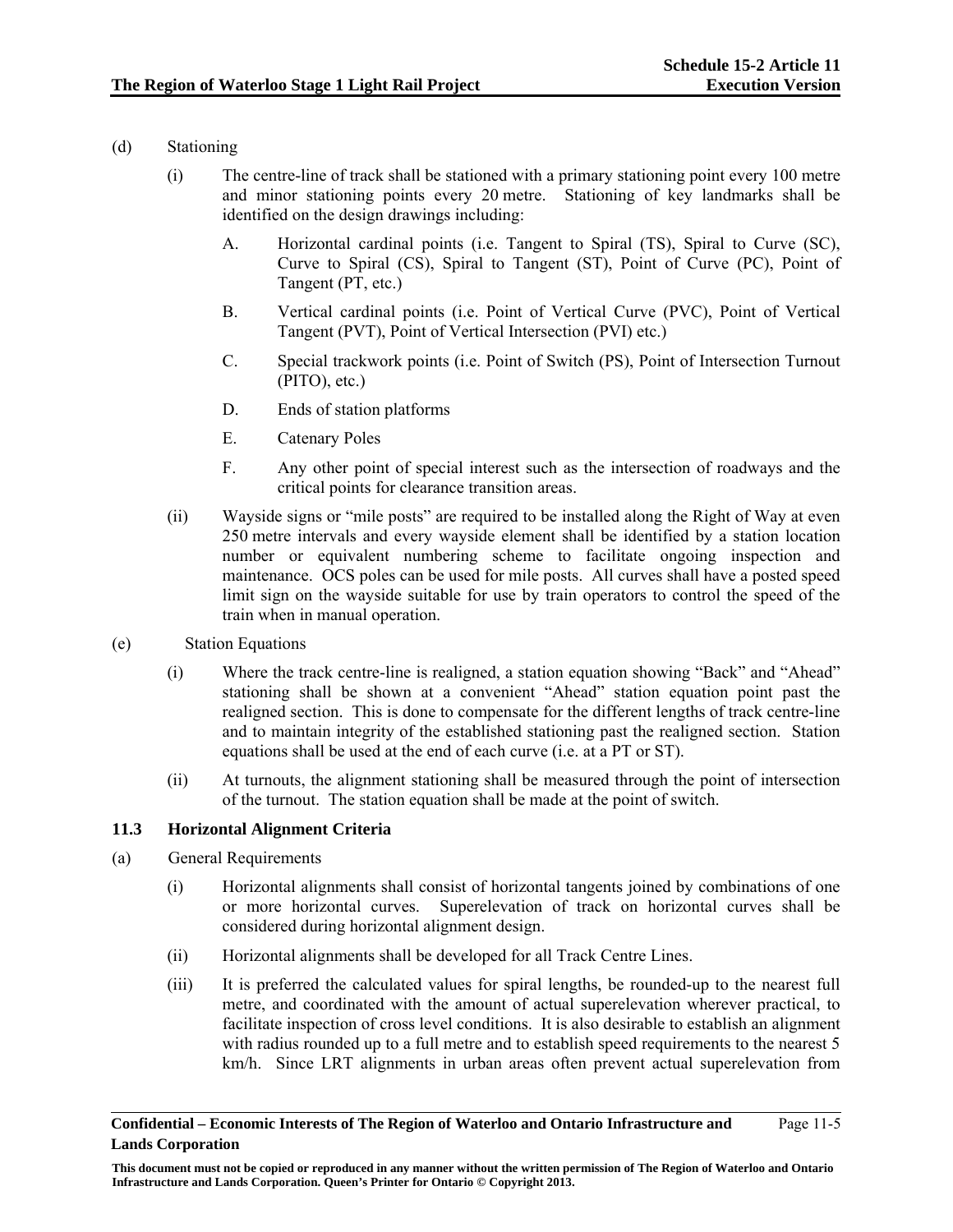| <b>Design</b> | Radius | <b>Length of Spiral</b> |  |
|---------------|--------|-------------------------|--|
| Speed km/h    | Metres | Metres                  |  |
| 50            | 395    | 35                      |  |
| 45            | 320    | 32                      |  |
| 40            | 252    | 28                      |  |
| 35            | 193    | 25                      |  |
| 30            | 142    | 21                      |  |
| 25            | 100    | 18                      |  |
| 20            | 63     | 14                      |  |
| 15            | 36     | 11                      |  |
| 10            | 25     | 10                      |  |

being utilized, the following table provides a guide for Project Co in developing an alignment which achieves these goals when  $Ea = 0$ .

### (b) Track Gauge

- (i) Standard tangent Track Gauge is 1435.1 mm.
- (ii) Project Co shall coordinate with the rail car supplier to determine if other track gauge requirements are necessary.
- (c) Tangent Track and Other Minimum Spacing requirements
	- (i) The standard tangent track centre line spacing with overhead poles located between the LRT tracks is 4.27 metres. This spacing allows the alignment to negotiate most curves without the need to changing the track centres. The standard tangent track centre line spacing with overhead poles located between the LRT tracks shared with freight railroad is 5.2 metres. Where the tracks are significantly curved, track centre spacing will vary depending on the clearance requirements. CN standards for one track require 25.4 mm per degree of curve and 25.0 mm per 10.0 mm of superelevation. See Sections 11.5 (b) and 11.5 (c) for LRT clearance requirements.
	- (ii) Where curves or other conditions require a deviation from the standard track centres, adequate spacing from one track to another can be achieved by using:
		- A. Non-concentric curves,
		- B. Concentric curves with different length spirals at either end, or
		- C. Reverse curves
	- (iii) Where there are two or more tracks adjacent to each other and there are no OCS poles between the tracks, Project Co shall establish the track spacing on the wayside and vehicle clearance requirements cited Section 11.6 and as required by the freight railroad if applicable.
	- (iv) The design distance from the edge of platform to tangent track centre-line is 1.4 metre.
	- (v) Minimum tangent yard storage tracks spacing shall provide space between each tracks for the safety of workers in the yard areas and for a continuous serviceway on one side of each track to be utilized by maintenance staff and train operators.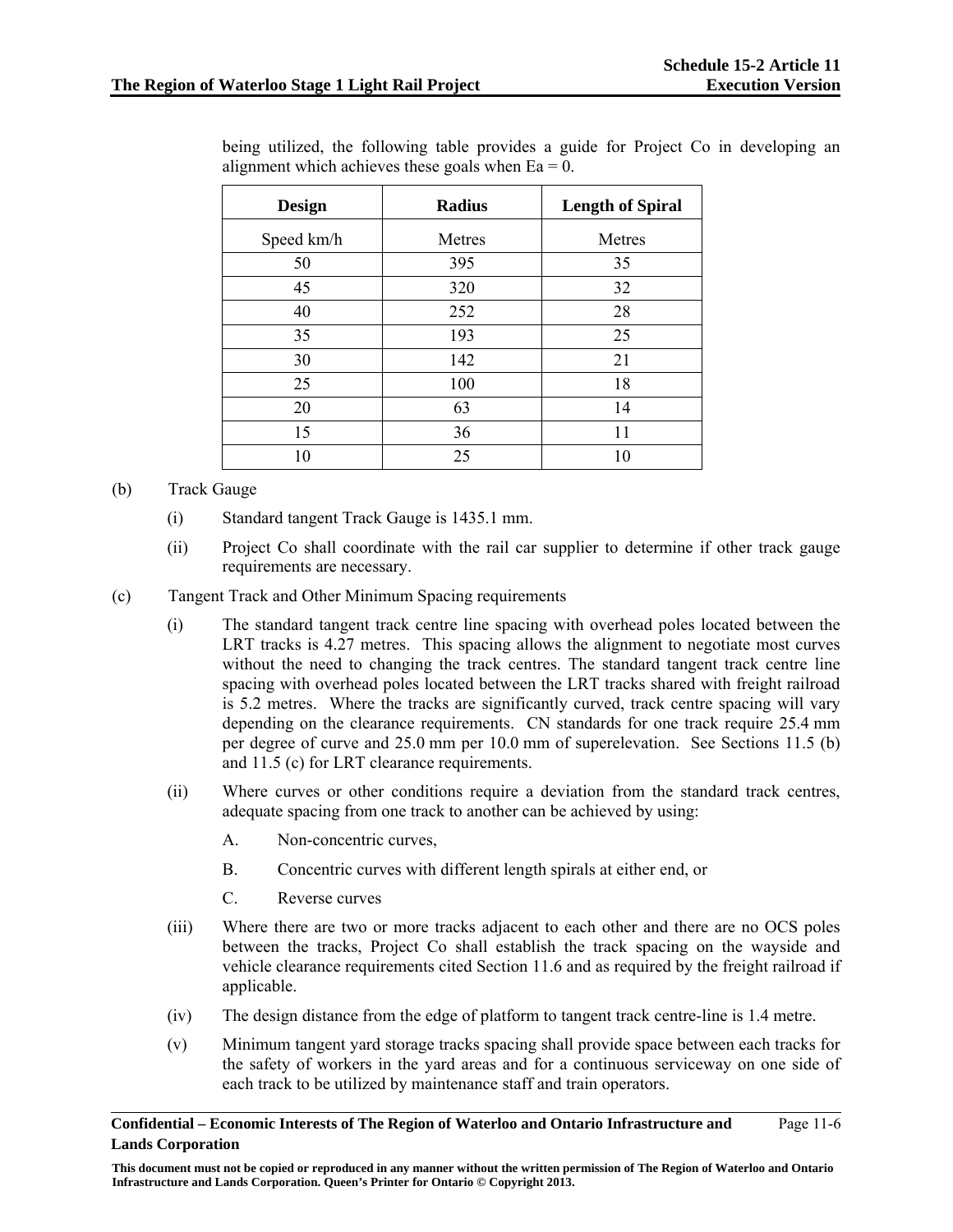- (vi) Nontangent track spacing may require adjustment to account for curvature and superelevation effects in conjunction with clearance requirements.
- (d) Design Speed and Actual Operating Speed
	- (i) The alignment shall be designed to maximize speed. Speed restrictions may be necessary due to existing site features, curves, OCS limitations, special trackwork, urban environmental conditions, and other factors such as areas with approved alignment design variances. Speed restrictions, where required, should ideally be located near stations where vehicles, by necessity, are more likely to travel in a reduced speed mode. Design speed for every tangent and every curve shall be clearly shown on all Alignment Design Submissions. Project Co shall evaluate the sight distances where safe train operations are governed by the line of sight of the train operator and establish a design speed appropriate to any limitation on the train operator's line of sight. The supporting design calculations shall also be included in the updated Basis of Design Report for review with each alignment design submission. A speed plot for the entire alignment which compares the design speed for LRT trains to the actual operating speed determined by train simulations and/or VISSIM type of analyses shall also be produced by Project Co. In addition to the operating speed for the LRT trains, the speed plot shall also indicate the speed for freight railroad trains where applicable.
	- (ii) Project Co should strive to match design speed with the desired operating speed to the greatest extent reasonable including any anticipated speed reductions attributable to manual train operations. In Semi Exclusive Roadway Right of Way, the design speed should match the legal vehicular speed wherever possible. If there are areas, where Project Co has determined that the design speed may safely and reasonably exceed the legal adjacent vehicular speed; those areas shall be identified in the Basis of Design Report and are subject to acceptance by the Region. Likewise if there are areas where a safe and reasonable design speed is less than the legal adjacent vehicular speed those areas shall be identified in the Basis of Design Report and are also subject to acceptance by the Region.
	- (iii) Alignment design shall be coordinated by Project Co such that variances between the design speed and operating speed avoids negative superelevation.
	- (iv) Alignment areas shared with freight railroad must also consider that freight railroad service will generally operate at a much slower speed compared to LRT train service. Project Co must not superelevated the track for LRT speeds to an extent that it negatively impacts freight railroad train moments or wayside clearance conditions.
- (e) Minimum Horizontal Tangent Lengths
	- (i) At Platforms
		- A. Tangent track is required through entire length of platform
		- B. DESIRED tangent beyond platform = 65 metre
		- C. ACCEPTABLE tangent beyond platform = 30 metre
		- D. ABSOLUTE minimum tangent beyond platform = 14 metre
	- (ii) Between Curves
		- A. DESIRED minimum tangent between curves = 65 metre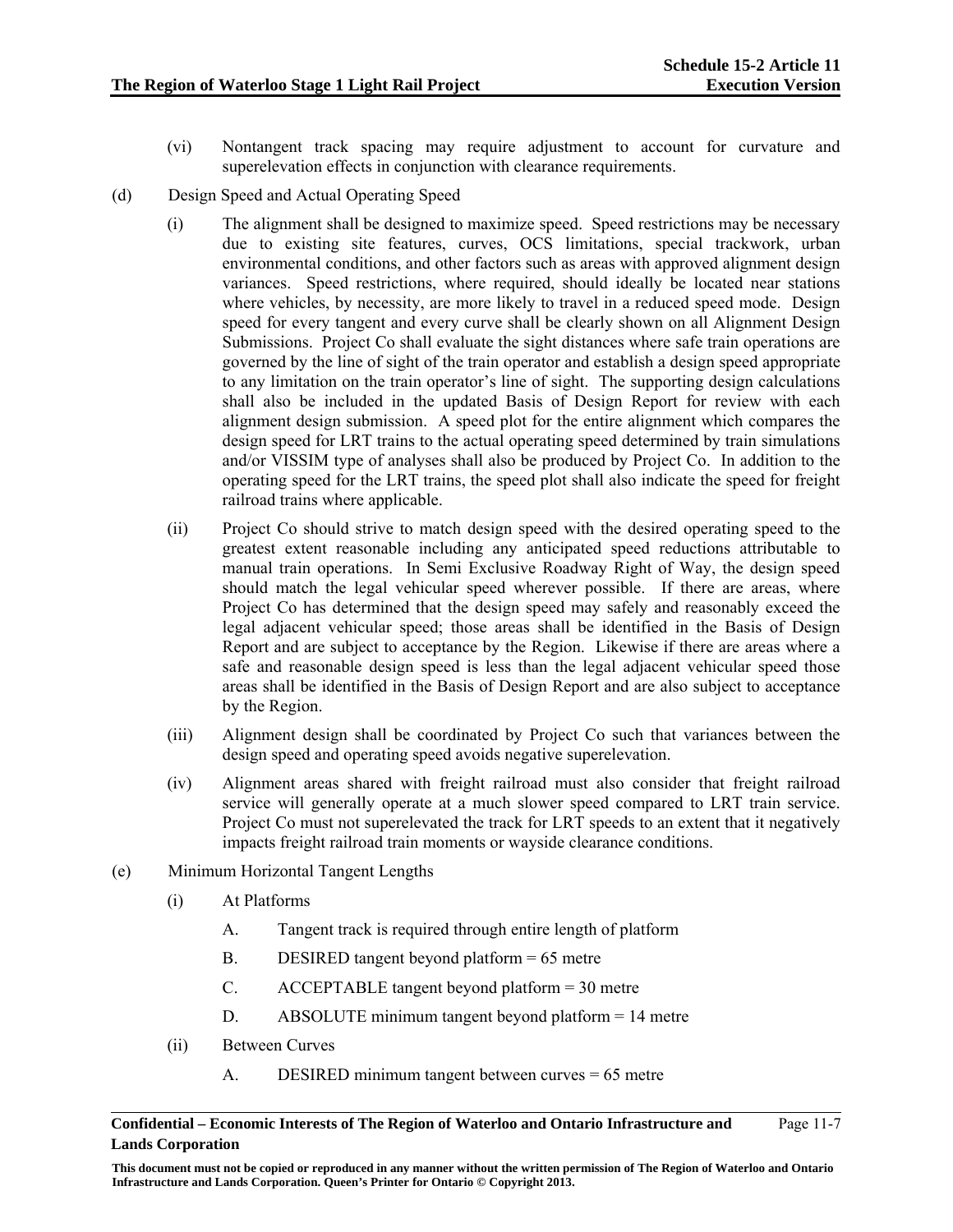- B. ACCEPTABLE minimum tangent between curves = 30 metre
- C. MAINLINE ABSOLUTE minimum tangent between curves = 14 metre
- D. YARD ACCEPTABLE tangent distance between curves or turnout with curvature in same direction shall be coordinated with the car supplier; particularly in cases where rail cars are being pushed by another rail car or car mover.
- E. YARD ACCEPTABLE tangent between reverse curves or turnout configurations with a reverse curve alignment should fall between 9-15 metre. However, Project Co shall confirm this distance requirement with the rail car supplier; particularly in cases where the rail cars are being pushed by another rail car or car mover
- F. For reverse curves the ACCEPTABLE minimum tangent length (LT) between curves shall also conform to the greater of the criteria above or the following formula:

 $LT = 0.57V$ 

Where:

 $V=$  speed in  $km/h$ 

The ABSOLUTE minimum tangent between reverse curves and the associated speed shall be based on passenger comfort criteria; and Project Co shall consult the rail car supplier on the minimum distance.

- (iii) At Special Trackwork
	- A. All Special Trackwork to be constructed on tangent track.
	- B. DESIRABLE minimum tangent ahead/beyond Special Trackwork = length of vehicle
	- C. ACCEPTABLE minimum tangent ahead/beyond Special Trackwork = 14 metre
	- D. The ABSOLUTE minimum tangent ahead/beyond Special Trackwork shall be as agreed to by the rail car supplier.
- (f) Circular Curves
	- (i) Curve Definition
		- A. Circular curves shall be defined by the arc definition of curvature and specified by their radii in metres, measured from the centerline of track.
		- B. In addition to the LRT data for circular curves, Project Co shall also show information circular curves that include freight railroad operations in a format as required by the freight railroad.
	- (ii) Minimum Radius
		- A. DESIRED minimum mainline radius = 3000 metre.
		- B. ACCEPTABLE minimum mainline radius = 150 metre.
		- C. ABSOLUTE minimum radius = 25 metre.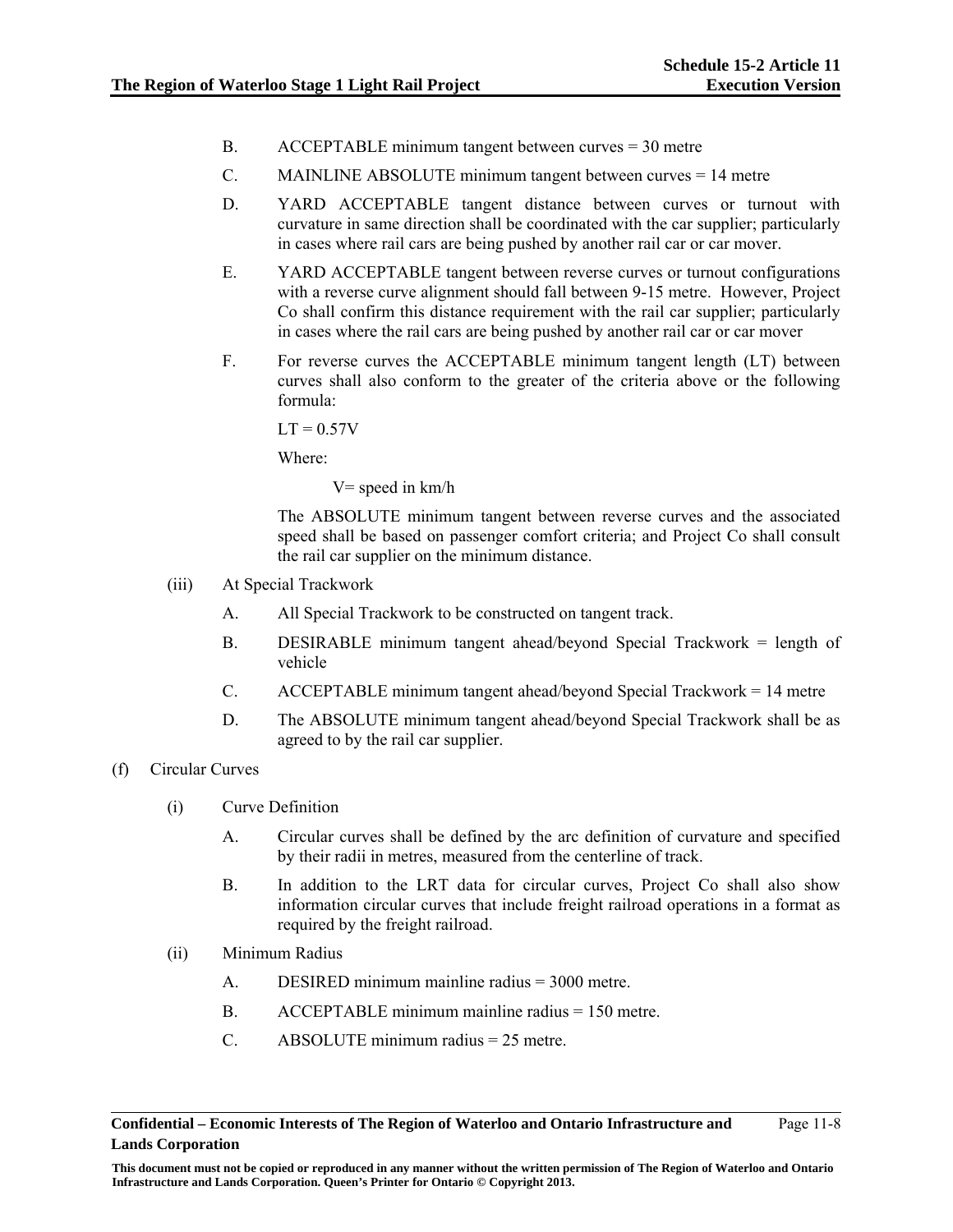- D. Minimum Radius for Freight Railroad shall as per CN Engineering Specifications for Industrial Tracks or as agreed to with the CN railroad.
- (iii) Minimum Length of Circular Curve
	- A. ACCEPTABLE minimum length of circular curve  $(LC) = 0.57V$
	- B. ABSOLUTE minimum length of circular curve and associated design speed shall be determined by Project Co based on rail car characteristics and passenger comfort.
- (g) Formula for Speed on Curves
	- (i) In the design of horizontal alignments, the allowable speed through curved sections shall be determined by passenger comfort as related to superelevation. Superelevation is defined as the height difference in millimetres between the top of the high (outer) rail and the top of the low (inner) rail and divided into the following elements:

 $Eq = 11.83V^{2}/R = Eq + Eu$ 

Where:

 $Eq = total$  amount of superelevation applied to the outer rail required for equilibrium, in millimetres

 $Ea =$  actual superelevation to be constructed, in millimetres

 $Eu = unbalanced superelevation$  (the difference between the equilibrium superelevation and the actual superelevation), in millimetres

 $V =$  design speed, in km/h

 $R =$  radius, in metres

- (h) Superelevation Criteria
	- (i) The goal of actual superelevation is to limit the amount of lateral acceleration " $a<sub>L</sub>$ " experienced by the passengers to some tolerable level. The following limits shall apply:
		- A. DESIRED Maximum:  $a_L \le 0.10$  g
		- B. ACCEPTABLE Maximum:  $a_L = 0.10 g$
		- C. ABSOLUTE Maximum:  $a_L = 0.12$  g

...where "g" is the acceleration rate of gravity, i.e. 9.81 m/s<sup>2</sup>

- (ii) Using the Acceptable Maximum lateral acceleration rate of 0.10 g as an example, the total allowable unbalanced superelevation felt by the passenger, including effects of vehicle lean toward the outside of the curve, dynamic train movements from wheel and track conditions, and rounded down to the nearest 5 mm is 150 mm. The angular lean of the vehicle toward the outside of the curve coupled with dynamic train movements is equivalent to about 75 mm of unbalance. Hence, the acceptable unbalanced superelevation available to Project Co's track designer is  $(150 \text{ mm} - 75 \text{ mm}) = 75 \text{ mm}$ .
	- A. DESIRED Maximum  $E_u = 50$  mm
	- B. ACCEPTABLE Maximum  $E_u = 75$  mm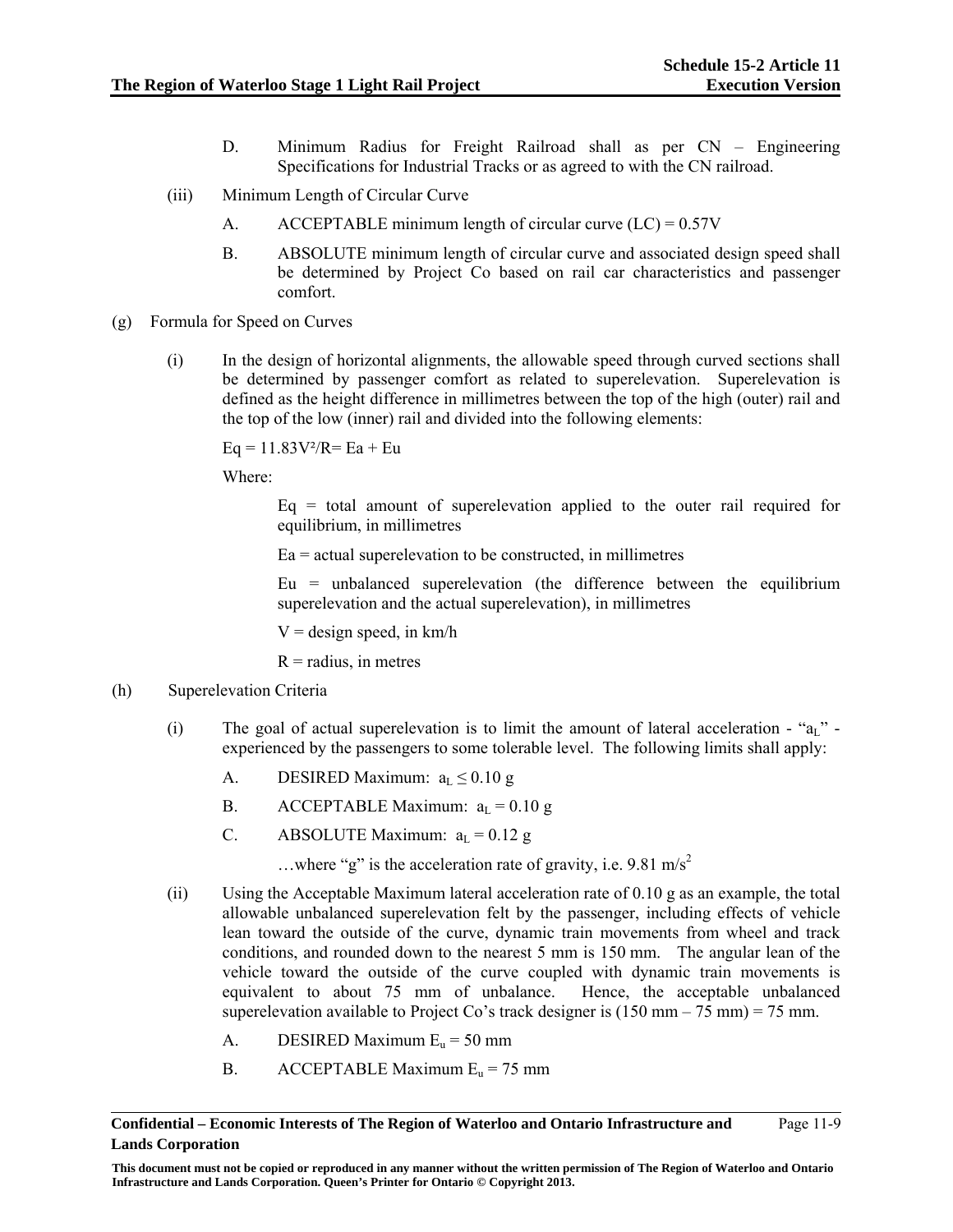- C. ABSOLUTE Maximum  $E_u$  = the value determined by Project Co in consultation with the Rail Car Supplier, submitted as a design variance and accepted by the Region.
- D. At turnouts, which are typically constructed without either actual superelevation or spirals, the design speed should be limited to a speed with an unbalanced superelevation that does not exceed 50 mm.
- (iii) The upper limit on actual superelevation is limited depending on whether the track is embedded track, direct fixation track or ballasted track and the operating environment. The following shall apply:
	- A. Semi-Exclusive LRT Right-of-Way (ballasted track or direct fixation track):
		- 1. PREFERRED Maximum Ea = 75 mm
		- 2. ACCEPTABLE Maximum Ea = 100 mm
		- 3. ABSOLUTE Maximum Ea = 150 mm
	- B. Semi-Exclusive Roadway Right-of-Way (embedded track located in the roadway median.)
		- 1. PREFERRED Maximum  $E_a = 50$  mm
		- 2. ACCEPTABLE Maximum Ea = 75 mm
		- 3. ABSOLUTE Maximum Ea = 100 mm
	- C. Semi-exclusive Roadway Right-of-Way (embedded track side running and at intersections)
		- 1. PREFERRED Maximum: Ea = 0 mm
		- 2. ACCEPTABLE Maximum:  $Ea = 30$  mm (normal 2% cross-slope on the roadway pavement)

Where necessary to maintain transverse drainage of the roadway surface, the design may include a deviation in track cross level up to 30 mm in tangent track. Although this will result in a negative unbalance condition, this is considered acceptable tradeoff to achieve appropriate drainage. However the preferred condition is to avoid such deviations in cross level. Note that where embedded track has a cross slope, the profile grade line will be below the roadway surface and that difference must be accounted for when considering the pavement design. Where necessary to maintain transverse drainage of the roadway surface in curves, up to 30 mm of negative superelevation is allowed. However, the preferred condition is to have a positive superelevation, as appropriate, to the curve and the operating speed. Instances of negative superelevation shall be extensively justified in the Basis of Design Report and be accounted for in the determination of both the unbalanced superelevation Eu and the operating speed.

3. ABSOLUTE Maximum: Maximum acceptable Ea is the value determined by Project Co in consultation with the Rail Car Supplier, submitted as a design variance and accepted by the Region.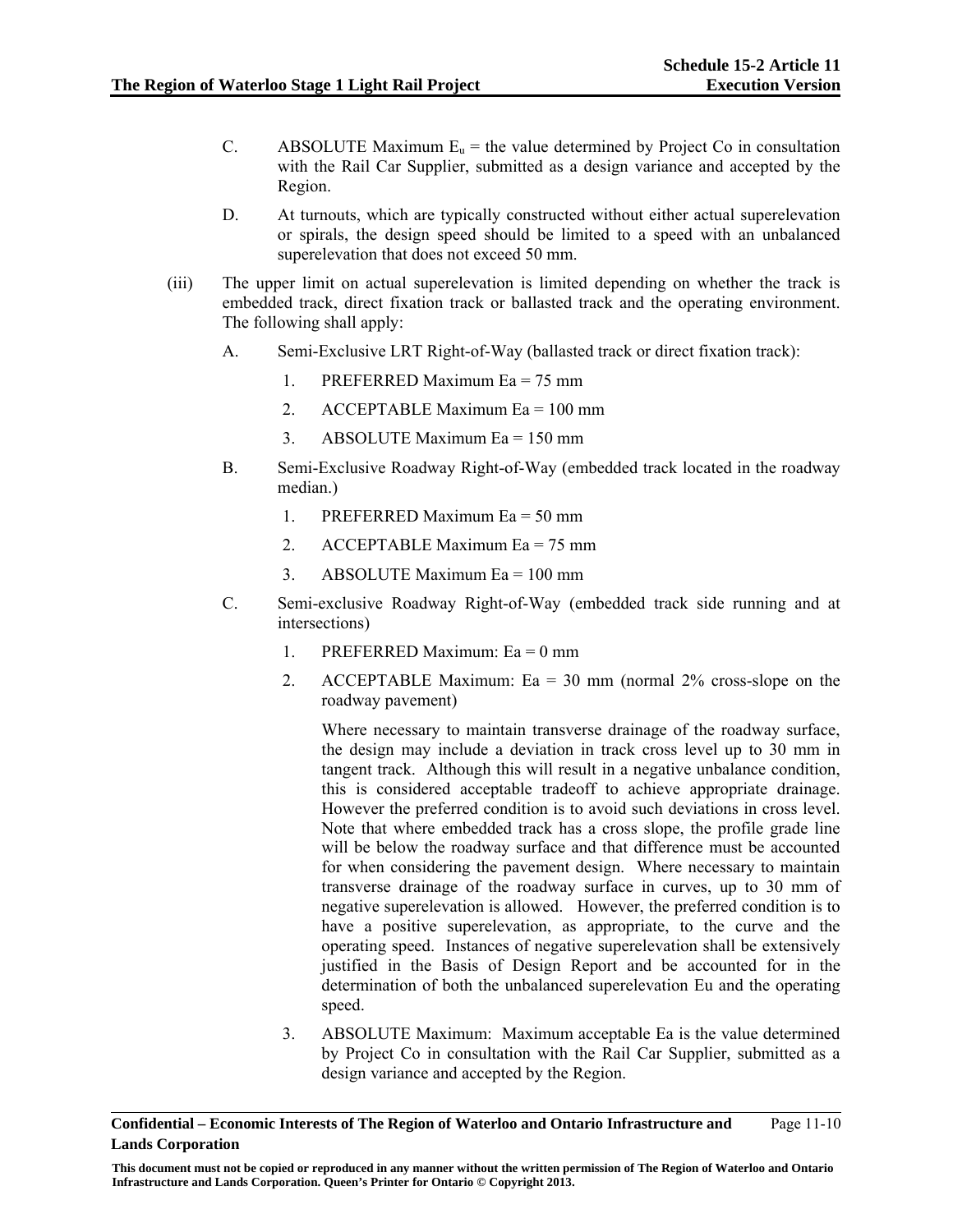- (iv) Other limitations, subject to approval of the rail car supplier, regardless of the type of track:
	- A. Where the horizontal radius is less than or equal to 150 meters, the ABSOLUTE Maximum  $Ea = 100$  mm.
	- B. Where the horizontal radius is less than or equal to 75 metre, the ABSOLUTE Maximum  $Ea = 75$  mm.
	- C. Where the horizontal radius is 25 metre, the ABSOLUTE Maximum Ea =  $25$  mm. For curves of horizontal radius between 25 and 75 metre, the ABSOLUTE Maximum Ea shall be interpolated between the values stipulated for those radii.
	- D. On any curve where the light rail vehicles might routinely be stopping, the ABSOLUTE Maximum  $Ea = 75$  mm.
	- E. Tracks in the maintenance facility, storage yard, and other non-revenue tracks should typically exhibit no superelevation, but for high-traffic areas more than 10 meters from special trackwork may use up to 25 mm of superelevation, if beneficial.
	- F. It is preferred Eu not be introduced until after Ea has reached 15 mm. Thereafter, Ea and Eu shall be both increased linearly to their maximums.
	- G. In embedded track in Semi Exclusive Roadway Right-of-Way, the introduction of Ea shall generally follow the roadway requirements. In such cases, it is acceptable to not introduce any Ea until after ABSOLUTE Maximum Eu has been fully applied.
	- H. It is preferred that Ea shall be attained and reduced linearly throughout the full length of the spiral curve by raising the rail farthest from the curve centre, while maintaining the top of the inside rail at the vertical track profile. This is also the preferred method for embedded track however uniformly achieving the superelevation by simultaneously raising the outer rail and lowering the inner rail may be considered in special situations. Such methods shall be fully explained in the Basis of Design Report.
	- I. Superelevation shall be uniform through circular curves except for curves immediately adjacent to stations or where changes in the train speed will occur in a particular curve. In those cases, Ea and Eu shall be varied and optimized for the midpoint of an accelerating (or decelerating) two car train.
	- J. Ea shall be rounded to the nearest 5 mm increment.
	- K. Do not provide actual superelevation (Ea) where the alignment crosses a roadway intersection at grade, unless the proposed alignment improves track design speed without negatively impacting the profile of the intersecting roadway. Project Co can request that the Region grant an exception to this requirement; if the roadway is considered a minor roadway.
	- L. Superelevation runoff length shall be proportional to the magnitude of actual superelevation, and not less than the following (expressed in millimeters of track length per millimeter of superelevation):
		- 1. DESIRED minimum runoff  $\geq 1:500$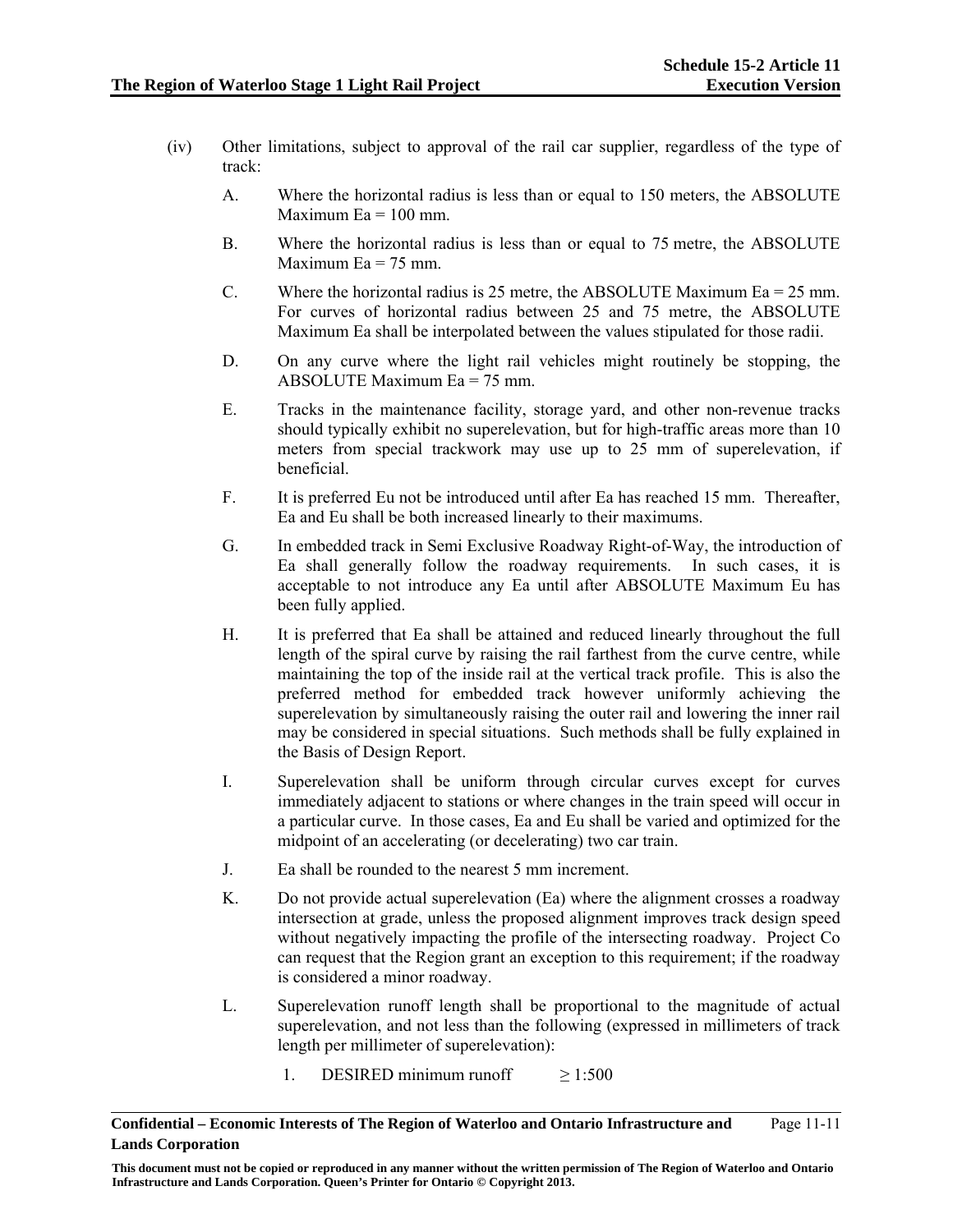- 2. ACCEPTABLE minimum runoff  $\geq 1:380$
- 3. ABSOLUTE minimum runoff the value determined by Project Co in consultation with the Rail Car Supplier, submitted as a design variance and accepted by the Region.
- M. The same criteria shall be used to determine the requisite transition lengths for other types of track twist, such as where embedded track transitions from zero cross-level to a condition where it is matching a 2% cross slope in the roadway movement.
- (i) Length of Spirals
	- (i) Spiral transition curves shall be applied in every mainline curve wherever practical, including curves without actual superelevation.
	- (ii) Spiral curves are not required in maintenance facility storage yard and shop areas. However, they are preferred whenever possible so as to limit lateral forces and related maintenance issues.
	- (iii) The minimum length of spiral shall be determined by consideration of three conditions, any one of which might control. These conditions are:
		- A. Track Twist
		- B. Rate of change of lateral acceleration (AKA: "jerk rate")
		- C. Rotational acceleration
		- D. Whichever condition results in the longest minimum spiral length shall govern.
	- (iv) Track Twist:
		- A. The criteria for superelevation runoff length shall apply.
	- (v) Jerk Rate
		- A. The PREFERRED maximum jerk rate  $= 0.033$  g/sec. Hence, if the lateral acceleration in the full body of the curve is limited to 0.10g; the spiral shall be traversed in a minimum of 3 seconds.
		- B. The ACCEPTABLE maximum jerk rate  $= 0.04$  g/s which equates to a transverse time of 2.5 seconds
	- (vi) Rotational acceleration
		- A. The ACCEPTABLE maximum rate of rotation = 1.5 degrees per second of time.
	- (vii) Based on the above, the ACCEPTABLE minimum length of spiral, LS, to be provided using the greatest of the following three formulae:
		- $L_s = 0.38$   $E_a$

 $L_s = 0.009 E_u V$ 

 $L_s = 0.009 E_a V$ 

Where:

 $L<sub>S</sub>$  = spiral length, in metre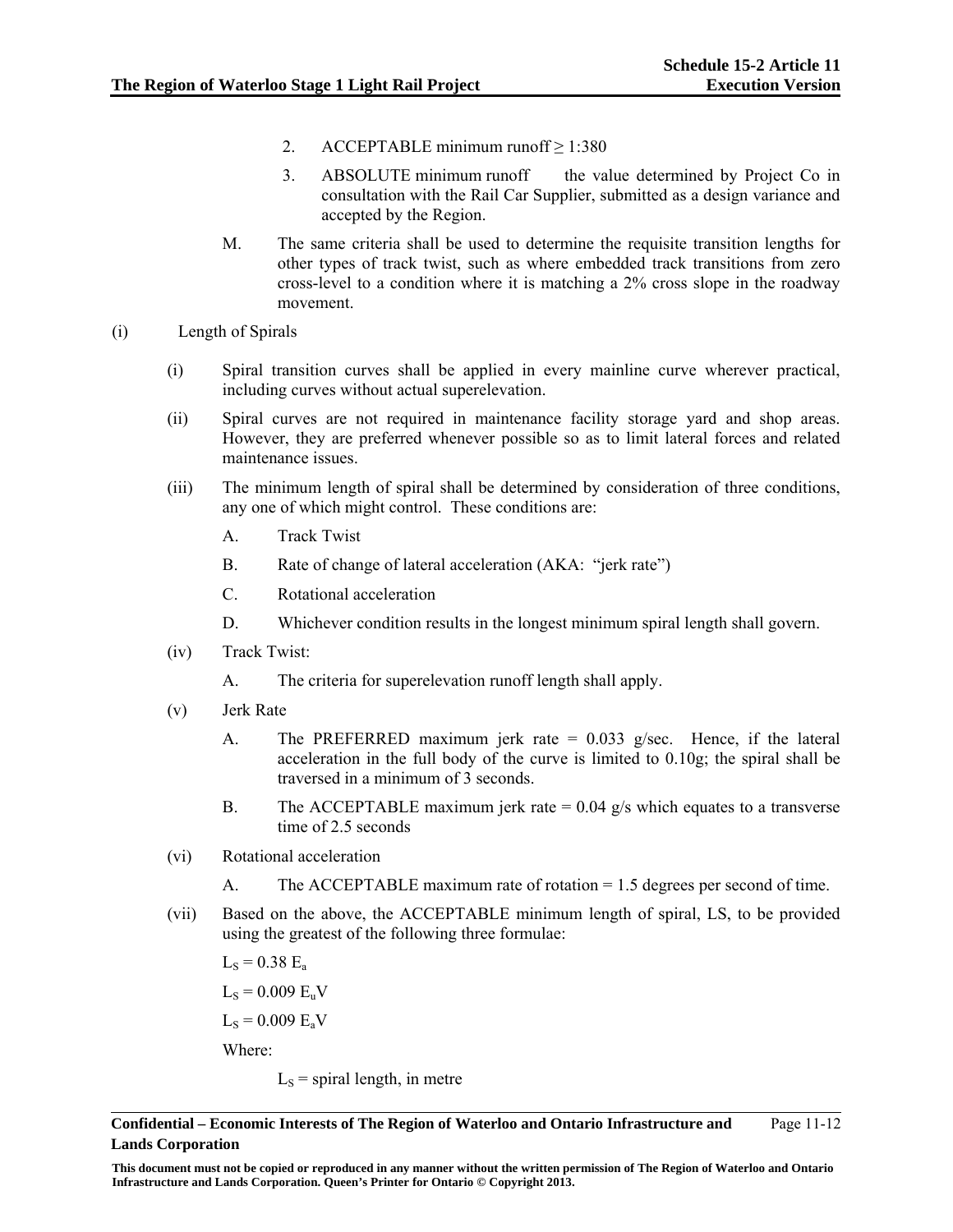$V =$  design speed, in km/h

 $E_a$  = actual superelevation, in mm

 $E<sub>u</sub>$  =unbalanced superelevation, in mm

- (viii) ABSOLUTE minimum length of spiral,  $LS = 10$  metre.
- (ix) Wherever practical round-up the calculated length of spiral to the nearest metre and coordinate with the magnitude of actual superelevation to assist construction and inspection efforts.
- (x) For simplicity of alignment calculation and construction, the centerline of horizontal track curves and the Reference Line should be concentric.
- (xi) Where the track centres of these concentric horizontal curves are the same as the track centres of the approach and leaving tangents, it is preferred the spirals connecting the different curve radii be of different lengths, such that the spiral offsets are equal. Ensure the inside track spiral meets the minimum length requirements.
- (xii) Where the track centres of these concentric horizontal curves are wider than the track centres of the approach and leaving tangents, it is preferred the spirals connecting the different curve radii be of different lengths such that the spiral offsets differ by the increase in track centres. Ensure the inside track spiral meets the minimum length requirements.
- (xiii) In special cases, it may not be possible to include a spiral on one or both ends of a curve. This is particularly the situation encountered when locating stations in an urban environment or curves with a small intersecting angle. In those cases, Project Co may reduce the length of the spiral or eliminate the spiral with an appropriate adjustment in the design speed. The design speed through any curve without a spiral shall be limited to the speed calculated using  $Eu = 25$  mm. All such situations must be included in the Basis of Design Report.
- (j) Compound Circular Curves
	- (i) Compound circular curves consist of two or more simple circular curves that turn in the same direction and join at a common tangent point, known as the point of compound curvature (PCC).
	- (ii) Compound circular curves are preferred over curves separated by a short tangent ("broken-back" curves).
	- (iii) Unequal superelevation (either Ea or Eu) between compound curves shall be developed linearly over the full length of a spiral transition.
- (k) Reverse Curves
	- (i) Reverse curves consist of two adjacent simple or spiraled circular curves that turn in opposite directions with a tangent section less than a car length or in special cases join at a common tangent, known as the Point of Reverse Curve (PRC). Double crossovers are considered as a special case of reverse curvature.
	- (ii) Where provision of a tangent between legs of a reverse curve is particularly problematic, Project Co may consider joining the curves at a common tangent point known as the Point

**Confidential – Economic Interests of The Region of Waterloo and Ontario Infrastructure and Lands Corporation**  Page 11-13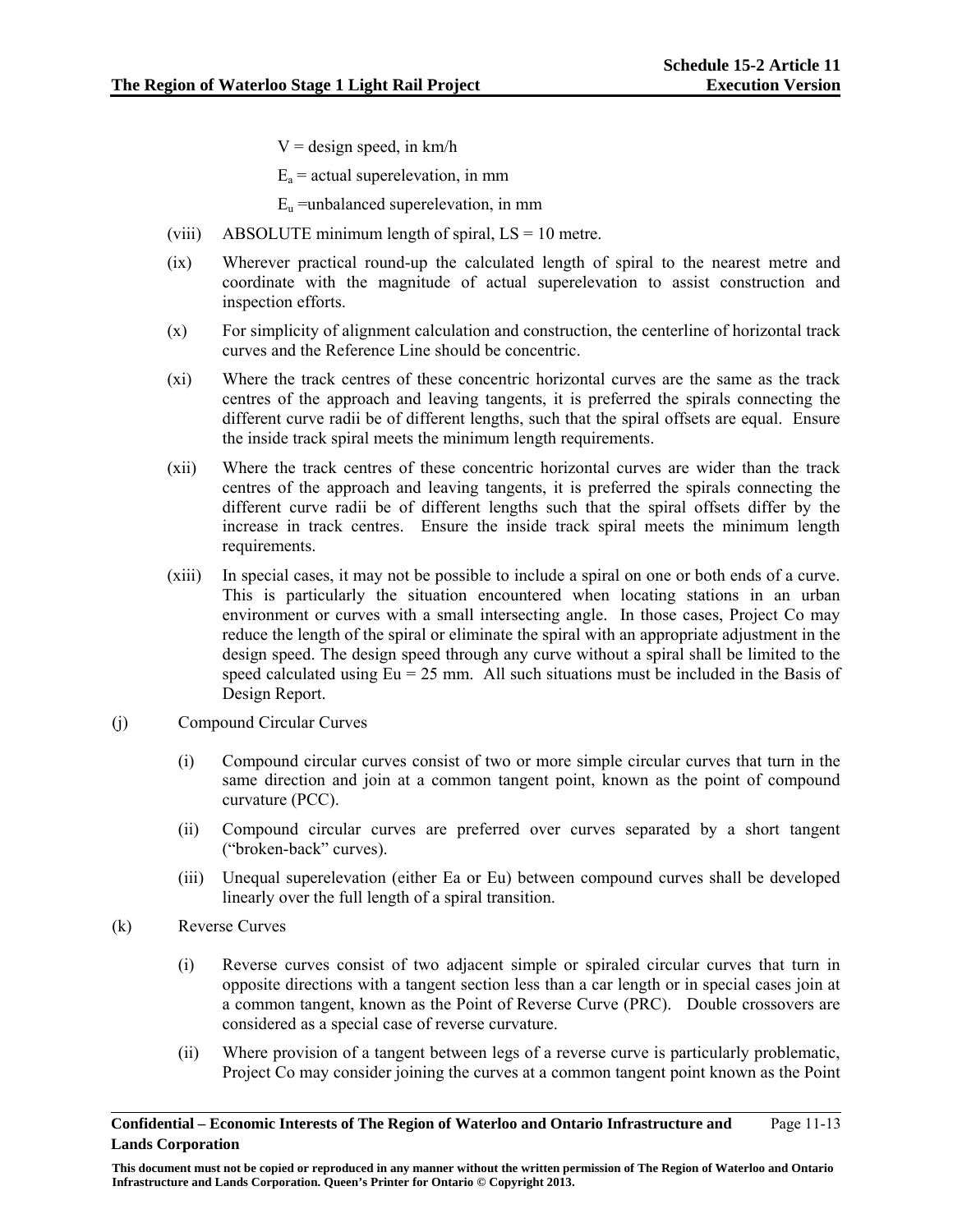of Reverse Curve (PRC), or, preferably, a Point of Reverse Spiral (PRS). Reverse curves without a spiral are not to be used without prior approval. In all cases where a PRC is recommended by Project Co, the operating speed is limited to ensure the lateral acceleration is held to a maximum of  $0.10$  g; and the jerk rate is not greater than  $0.033$ g/s. Actual superelevation shall be designed so a vehicle straddling a PRS does not exceed the track twist criteria.

## **11.4 Vertical Alignment Criteria**

- (a) General Requirements
	- (i) Vertical alignments, or profiles, shall consist of vertical tangents joined by vertical parabolic curves.
	- (ii) Vertical profiles shall be developed for the track centre-line, based on track centre-line stationing. Vertical profiles for track shall represent elevations of the top of the low rail.
	- (iii) Calculated values for vertical curve lengths, tangent lengths, etc. shall be rounded-up to the nearest full metre, wherever practical.
	- (iv) It is preferred Project Co avoid the use of vertical curves within the limits of the station platform. If Project Co has determined vertical curvature is needed to avoid impacts to the adjacent roadways and urban environment; the design of the alignment shall be coordinated with the station design to ensure the station platform, access to the rail car from the platform, and the access ramps to the station platform comply with all requirements in the Accessibility for Ontarians with Disabilities Act (AODA). Those areas shall be identified in the Basis of Design Report and subject to the approval of the Region.
- (b) Vertical Tangents
	- (i) Minimum Vertical Tangent Lengths
		- A. Main Line DESIRED Minimum Vertical Tangent Length (VLT) = greater of 30 metre or 0.57V
		- B. Main Line ABSOLUTE Minimum Vertical Tangent Length (VLT) = 14 metre or the value determined by Project Co in consultation with the Rail Car Supplier, submitted as a design variance and accepted by the Region. The Absolute minimum vertical tangent length shall not be used in combination with absolute minimum convex/concave limits on the adjoining vertical curves.
		- C. Vertical tangents in station platforms are not required to continue beyond ends of the platform.
- (c) Gradients
	- (i) Main Line
		- A. Main Line ABSOLUTE Maximum Grade  $= 6\%$
		- B. Grades between 4-5% may be sustained for an ABSOLUTE Maximum distance of 250 metre.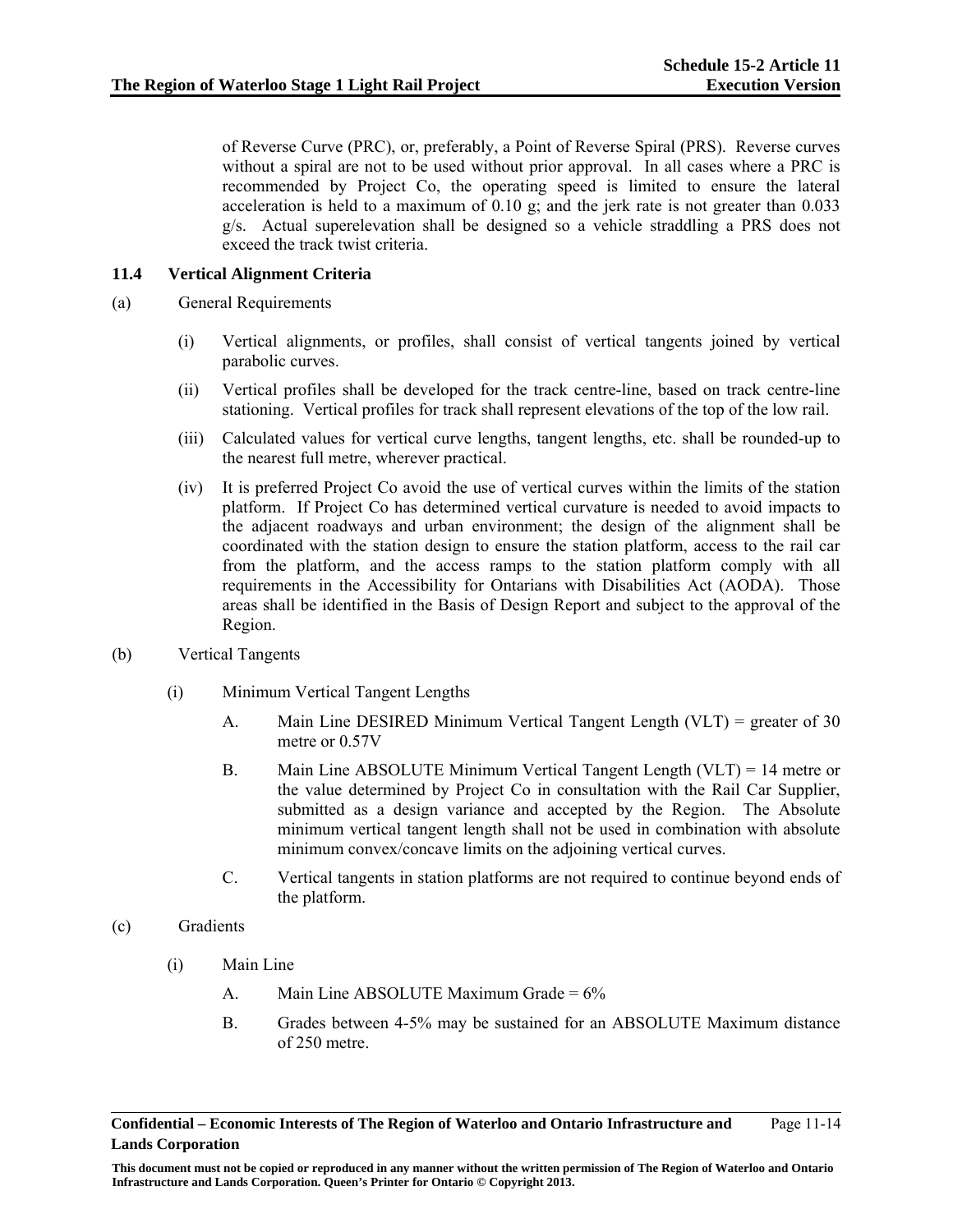- C. Main Line ABSOLUTE Maximum Sustained Grade up to 250 metre long, unless otherwise approved by the Region,  $= 5\%$
- D. Where a continuously ascending or descending profile is composed of a series of vertical tangents of varying grades, the weighted average gradient shall not exceed 4%. Calculation of the weighted average gradient shall ignore vertical curves and consider gradients from PVI to PVI.
- (ii) Yards (OMSF)
	- A. Yard storage tracks shall either be level or create a sag condition whenever possible so parked rolling stock cannot drift out onto mainline track.
	- B. Track gradient entering yards shall be either level, pitched forward away from the mainline, or dished to prevent any vehicles from rolling on to the main-line track.
	- C. Maximum grade on yard storage tracks  $= 0.3\%$ .
- (iii) Routine Starting and Stopping Locations
	- A. At signalized intersections and other locations where light rail vehicles can be routinely expected to need to stop and restart, the following shall apply.
	- B. DESIRED Maximum Grade = 1%
	- C. ACCEPTABLE Maximum Grade =  $2\%$
	- D. ABSOLUTE Maximum Grade =  $4\%$
- (iv) At Platforms exclusive and semi-exclusive alignments
	- A. The track grades used at station stop platform areas shall be coordinated with the station designer to ensure the station platform and the access ramps to the station platform comply with all requirements in the Accessibility for Ontarians with Disabilities Act (AODA).
- (d) Length of Vertical Curves
	- (i) Changes in gradients shall be connected by parabolic vertical curves. The rate of change of grade shall generally be constant over equal horizontal lengths of vertical curve. Nonsymmetrical or circular vertical curves may only be used if fully justified in the Basis of Design Report and accepted by the Region.
	- (ii) Length of Vertical Curve (LVC):
		- $A.$  DESIRED LVC = 60A
		- $B.$  ACCEPTABLE LVC = 30A
		- C. ABSOLUTE Minimum LVC =  $AV^2/215$  (at crests), =  $AV^2/387$  (at sags)

Where:

- $LVC = a$  minimum length of vertical curve required, in metres
- $V =$  the design speed, in km/h
- $A = (G2-G1)$  = algebraic difference in gradients connected by the vertical curve, in percent;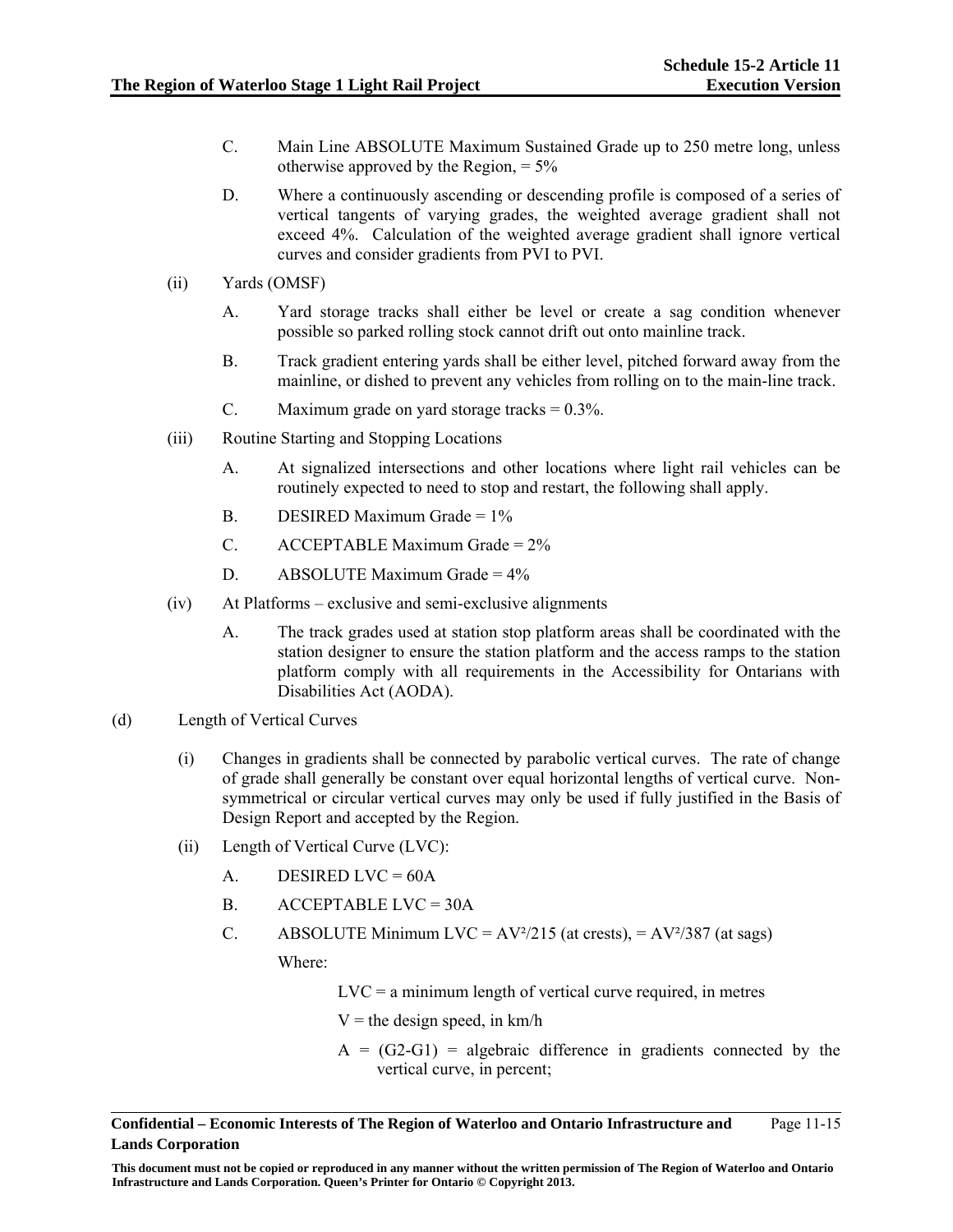$G1$  = percent grade of approaching tangent

 $G2$  = percent grade of departing tangent

 $|G2-G1|$  = absolute value of the algebraic difference between the gradients being connected

D. The minimum radius of any vertical curve occurs at its apex and is approximated by:

 $R_{min} \approx 100$  (LVC) /  $|G2-G1|$ 

E.  $K = a$  constant equal to the length of a section of curve over which there is a 1% change in gradient.

$$
K = \frac{LVC}{|G2 - G1|}
$$

- F. ABSOLUTE minimum equivalent radius of vertical curvature Rmin = 285 metre for crest curves (K=2.85) and
- G. ABSOLUTE minimum equivalent radius of vertical curvature Rmin = 521 metre for sag curves  $(K=5.21)$ .
- H. Broken back vertical curves to be avoided.
- I. It is preferred that short horizontal curves are avoided at vertical curves where possible.
- (iii) Vertical curves and gradients shall be checked against overhead catenary system requirements prior to being submitted for review. Project Co shall clearly highlight alignment designs that cause OCS pole spacing to shorten below typical values.
- (iv) Grades ascending in the direction of increasing stationing shall be positive. Due consideration shall be given to the algebraic sign of  $(G_2-G_1)$ .
	- A. If  $(G_2-G_1) < 0$ , the vertical curve is a summit curve or crest curve.
	- B. If  $(G_2-G_1) > 0$ , the vertical curve is a sag curve.
- (e) Reverse Vertical Curves
	- (i) Reverse vertical curves may be used, provided the minimum length of each curve is not less than defined above.
- (f) Vertical Requirement for Special Trackwork
	- (i) Special trackwork layouts shall be designed and constructed in a uniform vertical plane. Under no circumstances shall vertical curves or changes of grade be permitted within the turnouts.
	- (ii) All special trackwork shall be designed with zero actual superelevation (Ea) above that resulting from placement of switches on grades.
	- (iii) Mainline:
		- A. ACCEPTABLE maximum grade through Mainline turnout is less than 2%.
		- B. ABSOLUTE maximum grade through Mainline turnouts is 4.5%.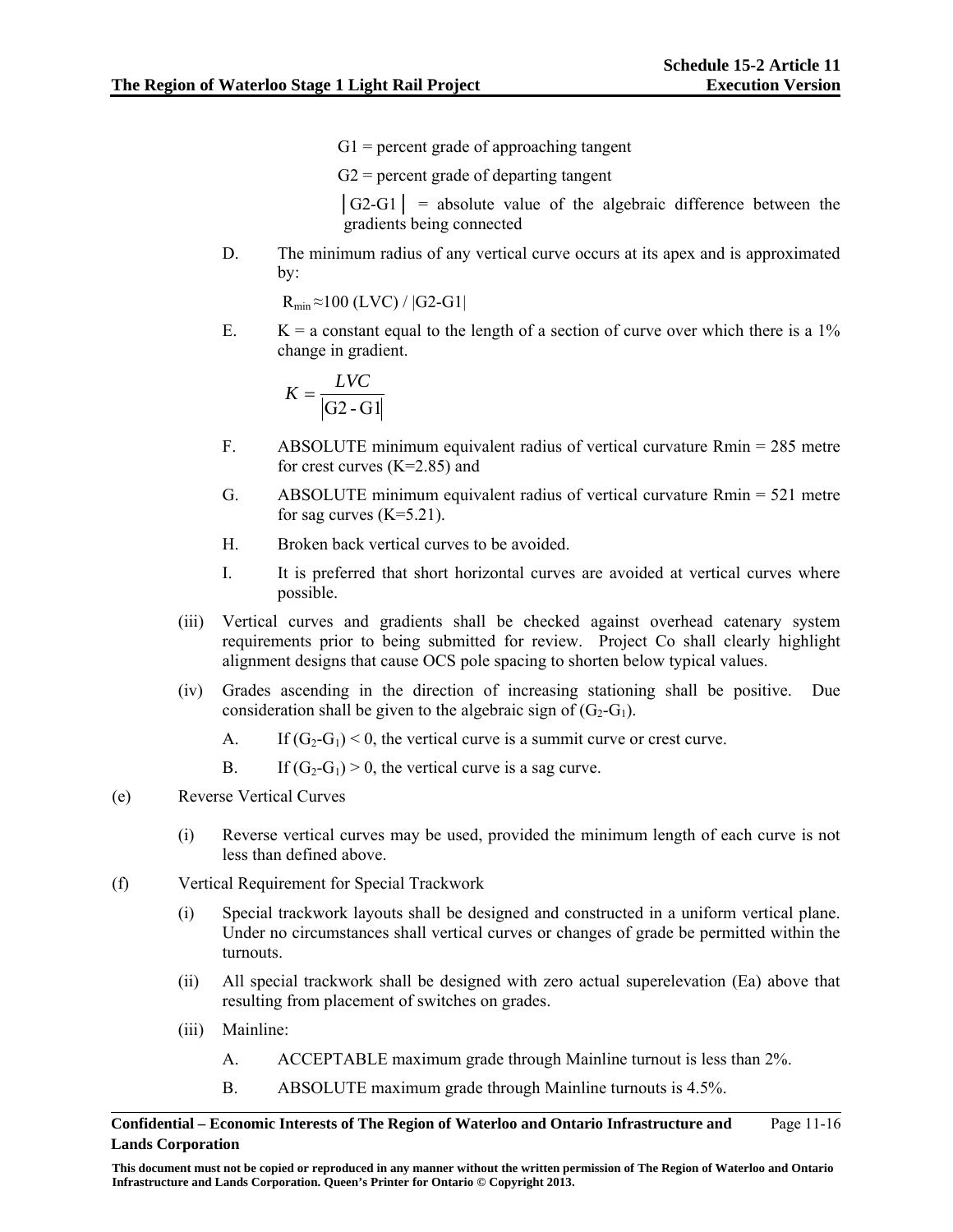- (iv) Yard:
	- A. ACCEPTABLE maximum grade through Yard turnout is less than 1%.
	- B. ABSOLUTE maximum grade through Yard turnout is 2%.
- (g) Combined Horizontal and Vertical Curvature
	- (i) It is preferred that overlapping of horizontal and vertical curvature be avoided wherever practical. Where this situation is unavoidable; it is preferred Project Co avoid placing vertical curves within spirals, and endeavor to provide as gentle an alignment as practical. If the resulting alignment exhibits one of the following characteristics:
		- A. Horizontal or vertical curvature value is close to the ABSOLUTE limit
		- B. Vertical curve radius is similar to, or smaller than the horizontal radius
		- C. Then Project Co shall perform dynamic modeling to assign the appropriate speed restriction to ensure passenger comfort and safety requirements are achieved.

# **11.5 Wayside and Vehicle Clearances**

- (a) General Requirements
	- (i) The Vehicle Clearance Envelope (VCE) is defined as the space occupied by the Maximum Vehicle Dynamic Envelop (MVDE) plus an additional running clearance of 50 mm. All as-built structures, permanent equipment, and wayside elements shall be maintained clear of the VCE with the exception of the edge of the platform. The design shall provide sufficient clearances throughout the system to avoid any physical contact between the LRT vehicle and the wayside, between LRT vehicles, or encroachment into any designated areas for passengers or employees. This section provides the guidelines for assessing clearance conditions. However, this section is not intended to cover all possible combinations of clearance conditions that may be required. Project Co shall address each clearance condition and include in their design the appropriate clearances to avoid LRV to LRV impacts, LRV to freight railroad impacts, freight railroad to wayside impacts and LRV to wayside impacts.
	- (ii) The actual car floor elevation based on new vehicles is  $320-336$  mm  $\pm 11$  mm from the top-of-rail. The final dimension of the top of platform to the top of unloaded running rail shall be investigated by Project Co in consultation with the rail car supplier to provide the proper relationship between the rail car floor and the platform edge and include the results in the Basis of Design Report.
	- (iii) The elevation of the top of platform shall address any temporary lowering of the actual car floor from wheel wear and rail wear. In-service vehicle floor elevations are targeted to be within  $\pm 16$  mm of the platform elevation, with a preference for the vehicle floor elevation to be higher than the platform elevation.
	- (iv) Some of the factors which affect clearances required in an LRT structure are not included in the VCE or the MVDE are:
		- A. Outswing and inswing of a vehicle occur as the train travels along horizontal curves. The effects of this increase, as curve radii decrease, results in an increased clearance requirement.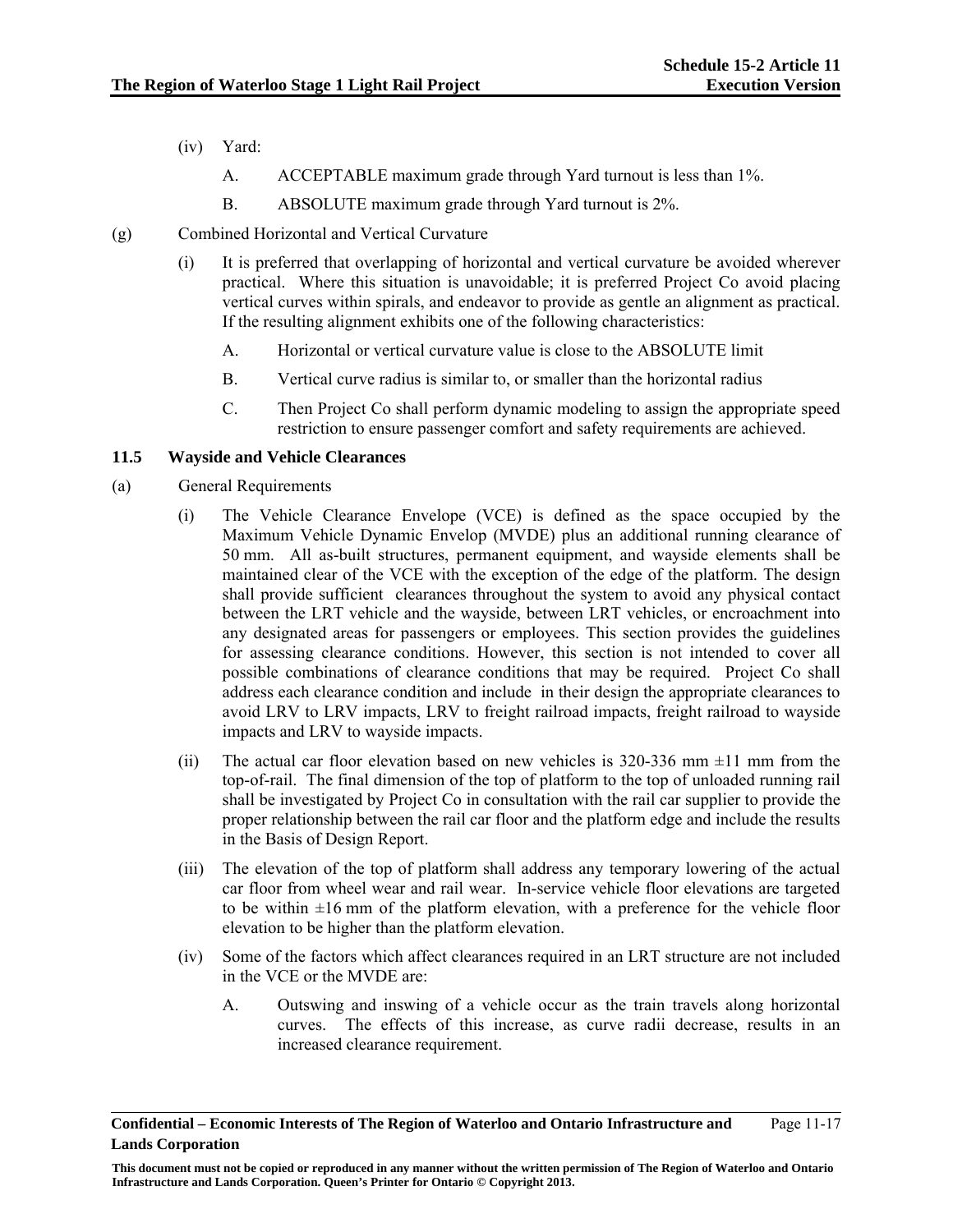- B. Superelevation applied along horizontal curves, to obtain maximum operating velocity while maintaining stability of the vehicle and passenger comfort, also results in an increased clearance requirement.
- C. The running clearance requirements to be maintained
- D. Construction and maintenance tolerances beyond that included in the table and for wayside elements.
- E. The VCE shall be maintained clear of any raised walkway or serviceway, while the MVDE shall be maintained clear of the service walkway.
- (b) Control Points for the MVDE
	- (i) Project Co shall use the composite MVDE information as provided below to adjust for outswing (exterior) and inswing (interior) as a result of curvature. The composite MVDE points generally include a construction and maintenance allowance of 12 mm for track horizontal and 12 mm cross level deviations from the design condition for embedded track and 30 mm for cross level deviations from the design condition for ballasted track. In order to avoid clearance issues with any future LRV purchases, the MVDE and the adjustments for curvature represent a composite LRV and were not exclusively developed for the LRV being purchased for the Stage 1 LRT Project.

| <b>Embedded Track</b> |                         |                         | <b>Ballasted Track</b> |                  |                  |
|-----------------------|-------------------------|-------------------------|------------------------|------------------|------------------|
| $MVDE = 1600$ mm      |                         |                         | $MVDE = 1618$ mm       |                  |                  |
| Radius                | Exterior                | Interior                | Radius                 | Exterior         | Interior         |
| <b>Meters</b>         | Add (mm)                | Add (mm)                | <b>Meters</b>          | Add (mm)         | Add (mm)         |
| 25                    | 503                     | 363                     | 25                     | 521              | 381              |
| 30                    | 413                     | 297                     | 30                     | 431              | 315              |
| 45                    | 254                     | 188                     | 45                     | 272              | 206              |
| 50                    | 223                     | 167                     | 50                     | 241              | 185              |
| 100                   | 60                      | 60                      | 100                    | 65               | 65               |
| 125                   | 48                      | 48                      | 125                    | 57               | 57               |
| 150                   | 41                      | 41                      | 150                    | 49               | 49               |
| 175                   | 34                      | 34                      | 175                    | 42               | 42               |
| 200                   | 29                      | 29                      | 200                    | 37               | 37               |
| 250                   | 21                      | 21                      | 250                    | 30               | 30               |
| 275                   | 18                      | 18                      | 275                    | 27               | 27               |
| 300                   | 16                      | 16                      | 300                    | 25               | 25               |
| 350                   | 13                      | 13                      | 350                    | 22               | 22               |
| 450                   | 8                       | 8                       | 450                    | 17               | 17               |
| 600                   | $\overline{\mathbf{4}}$ | $\overline{\mathbf{4}}$ | 600                    | 13               | 13               |
| 1500                  | $\boldsymbol{0}$        | $\bf{0}$                | 1500                   | 5                | 5                |
| 10000                 | $\boldsymbol{0}$        | $\bf{0}$                | 10000                  | $\boldsymbol{0}$ | $\boldsymbol{0}$ |

**Confidential – Economic Interests of The Region of Waterloo and Ontario Infrastructure and Lands Corporation** 

Page 11-18

**This document must not be copied or reproduced in any manner without the written permission of The Region of Waterloo and Ontario Infrastructure and Lands Corporation. Queen's Printer for Ontario © Copyright 2013.**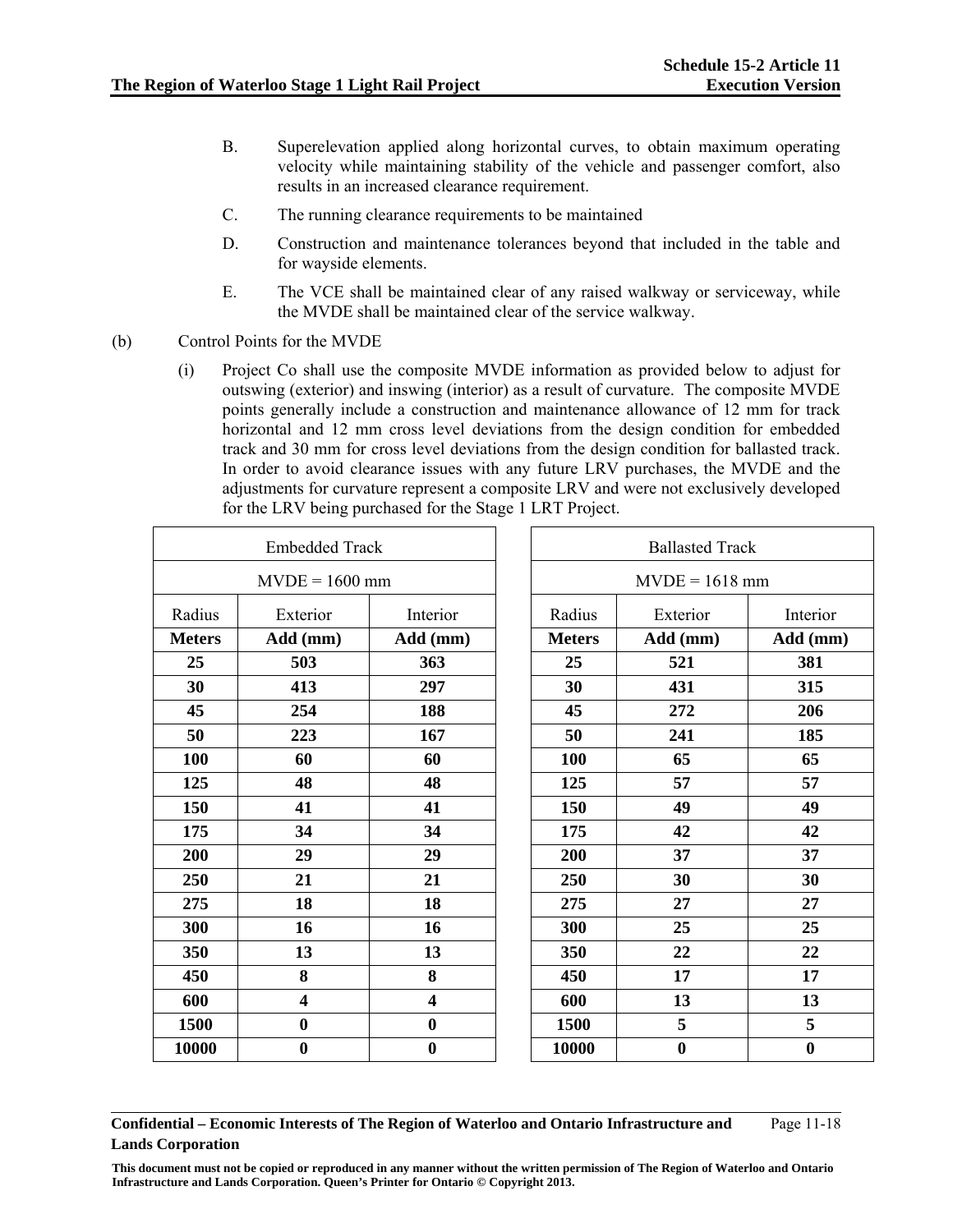- (c) Adjustment for Actual Superelevation
	- (i) In addition to adjusting in the magnitude of the MVDE for curvature, the increase in interior clearance for superelevation or interior or exterior clearance for intentional cross level shall be determined by the formula

Additional Wayside Clearance = 2.23\*Ea.

- (d) Determination of Design Offsets
	- (i) The design offset is determined by summing the adjusted MVDE plus construction and maintenance tolerances for wayside elements and the requirements for running clearance. Project Co shall determine if additional allowances are required for rail wear and wheel wear beyond the allowances included in the above table.
- (e) Measurement of Horizontal and Vertical Clearances
	- (i) All horizontal clearances shall be measured in a horizontal plane from the centre line of track and apply only to a radial line of the centre line of track arc, or a 90-degree offset line to the centre line of track tangent.
	- (ii) All vertical clearances shall be measured in a vertical plane.

# **11.6 Minimum Clearances**

- (a) General Requirements
	- (i) The analysis shall include, but not be limited to, discussion of dimensions and configurations for the elements described below, complete with dimensioned drawings.
	- (ii) Structure Width
		- A. The minimum structure width shall be determined by the sum of MVDE adjusted for curvature and superelevation/cross level, required clearances for the serviceway, walkway, and where applicable, clearance envelope, permanent equipment not accommodated by the serviceway, construction tolerances, and chorded construction. The minimum clear width of a walkway is 765 mm.
- (b) LRT Stop Platform Zones
	- (i) Distance from track centerline to edge of platform = 1400 mm. Project Co shall provide dimensioned drawings showing all critical dimensions at the vehicle-platform interface.
- (c) Transition of Clearances
	- (i) The full clearance distance required for curvature and superelevation and all other factors shall be applied throughout the curve and maintained until to a point 7 meters prior to the SC (PC) or after the CS (PT) points. The transition distance from these points to tangent condition shall be 14 metre prior to the TS (PC) and after the ST (PT). To determine additional clearance along the spiral or at the end of a simple curve, Project Co shall apply a linear interpolation between the point of full clearance requirement to the point 14 meters beyond curve measured radially for the centreline of the alignment.
- (d) Running Clearances
	- (i) The design offset for wayside clearances from the centre-line of track shall be determined by following requirements: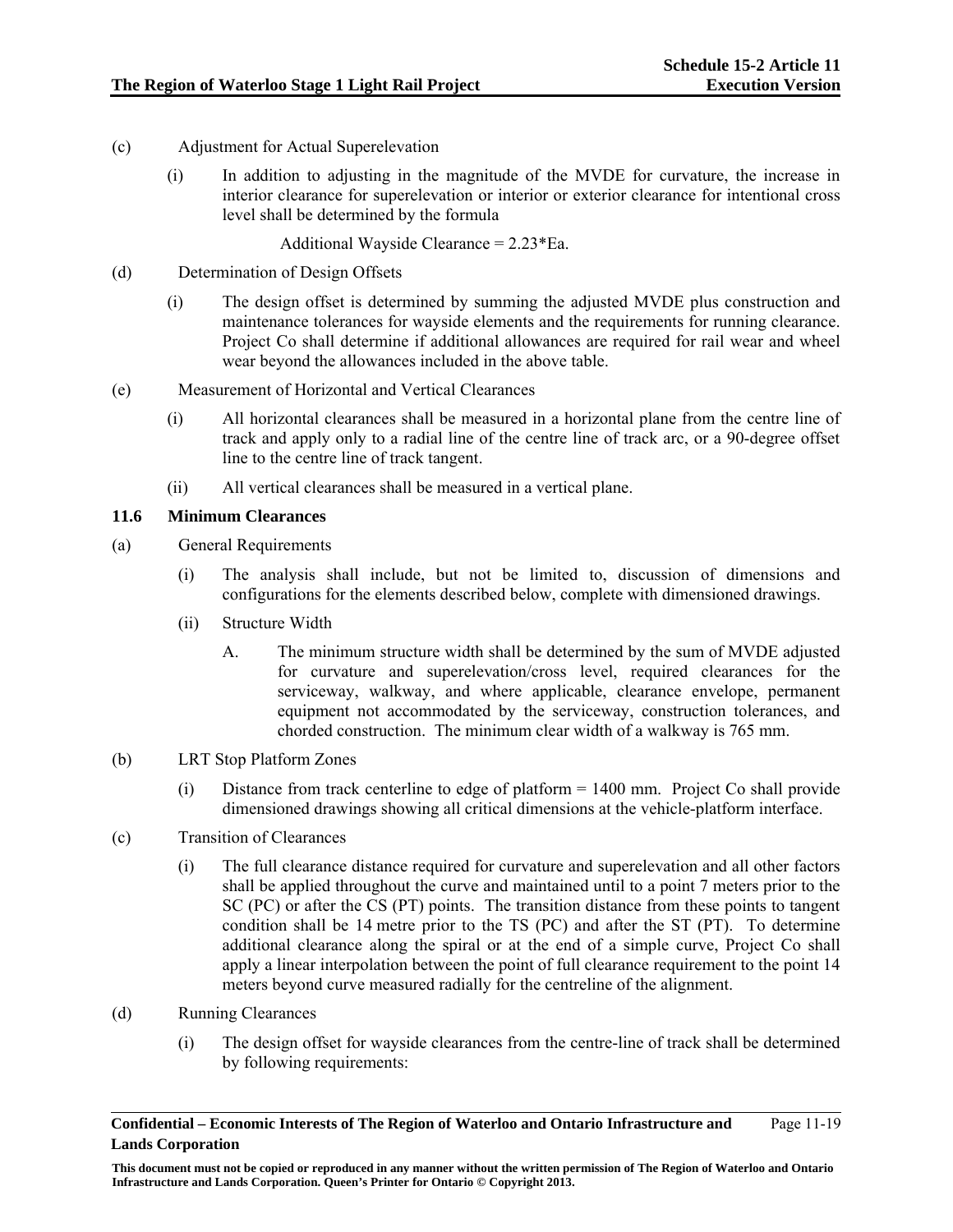- A. A minimum spatial allowance of 530 mm for OCS poles is required for all poles located between two tracks. This allowance includes construction tolerances for the OCS poles.
- B. The running clearance to the spatial allowance for the OCS poles shall be 150 mm.
- C. The minimum running clearance to all wayside structures shall be 150 mm and the design offset include an allowance for wall mounted equipment and construction tolerances for all wayside elements. Maintenance tolerances are not required for fixed wayside structures unless structural movement is expected such as frost heaving.
- D. The minimum dimension from the top of low rail to the clearance point of an overhead structure shall be determined by the Project Co's Overhead Contact Systems designer.
- E. The MVDE point shall not protrude beyond the back of curb in the median running configuration.
- F. The MVDE point shall not protrude beyond the back of curb in the street side curb when siding running or the face of curb on the sidewalk side.
- G. A safety zone parallel to the track 765 mm in width over a walkable surface shall be included wherever possible
- (ii) The Desired minimum running clearances between two the MVDE of LRT rail cars in revenue service in tangent track is 765 mm. The absolute minimum running clearance between two LRT rail cars in revenue service in tangent track shall 300 mm in areas where the design speed is 50 km/h and 500 mm where the design speed is greater than 50 km/h. Project Co shall identify zones where the desired minimum running clearance is not provided and post signs indicating the close clearance condition.
- (e) Elevated and Below Grade Sections
	- (i) Bridges or underpasses carrying rail vehicles shall have clearances and curbs as required by the Authority having jurisdiction for that bridge.
- (f) Railroad
	- (i) Vertical clearance requirements in all other jurisdictions and all horizontal clearance requirements shall be verified with the specific railroad and other appropriate authorities with jurisdiction railroad matters.
	- (ii) The equipment operated by freight railroad service along the Waterloo Spur will be restricted to a height of 16'-0" and a width consistent with the 8'-6" clearance requirements. Gauntlet tracks shall provide a horizontal offset to achieve sufficient clearance between the freight railroad traffic and the LRT Stop platforms. The minimum horizontal design offset provided by the gauntlet track shall be 0.457 meters throughout the entire LRT Stop Platforms.
- (g) Highways and other structures
	- (i) Highway bridges over Waterloo Right-of-Way, use of existing highway structures, and highway requirements under Waterloo bridges shall conform Canadian Highway Bridge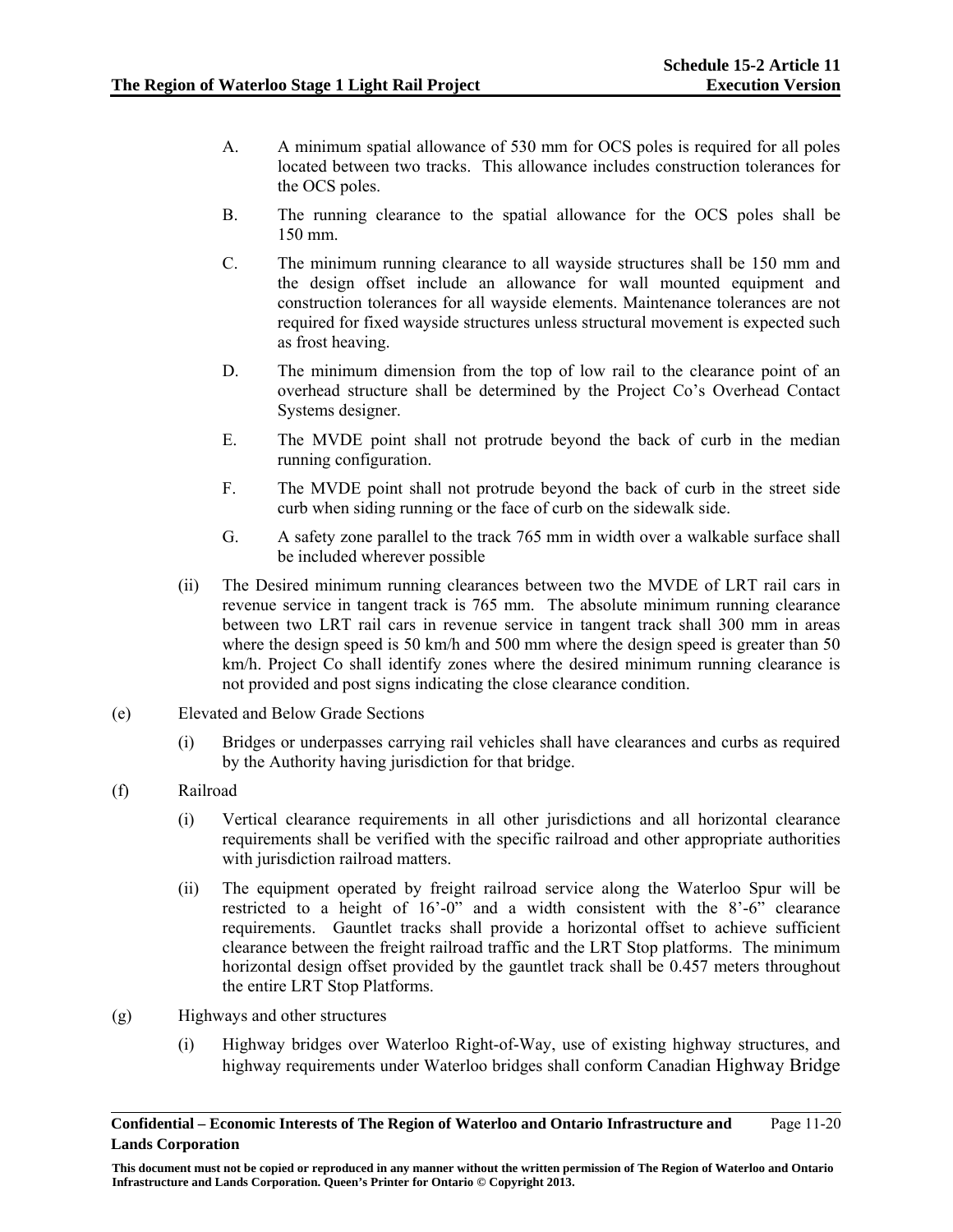Design Code CAN/CSA-S6-06(R11), Ministry of Transportation of Ontario Guidelines.

(ii) Other vertical clearance requirements and all horizontal clearance requirements shall be verified with the appropriate authorities. For structures under the jurisdiction of agencies other than highways, the design shall be coordinated with the appropriate owner or agency involved.

### **11.7 Alignment – Site Specific Design**

(a) Site Specific Requirements

In addition to other design direction provided within this Article and the alignment drawings provided to Project Co, there are some areas of the project in which site specific direction is required. There are seven (7) specific areas in which the current information provided in the alignment drawings requires modification when Project Co submits their Technical Submission. The areas are:

- (i) Waterloo Town Square Stop
- (ii) South Bound track along the Waterloo Spur
- (iii) King Street Grade Separation and the CN Guelph Subdivision Tracks
- (iv) CN Replacement Track along the Huron Spur
- (v) Benton Street LRT Stop
- (vi) King St. West and Wellington Intersection
- (vii) Seagram LRT Stop.

The CN and the Region have reached a general consensus on the work requirements with respect to freight railroad trackage. The formal agreements are still in process and Project Co shall base their Technical Submission on the currently available information.

(b) Waterloo Town Square Stop

The alignment drawings in Appendix I have been updated to reflect the LRT Stop formerly shown in Appendix S. The Region has determined that the alternative LRT Stop formerly in Appendix S shall be the basis of design for this location. In their Technical Submission, Project Co shall modify their plan and profile alignment drawings, LRT Stop drawings, and all other aspects of their Technical Submission to incorporate the LRT Stop platform location shown in Appendix S.

(c) South Bound track along the Waterloo Spur

The CN/GEXR freight trains are assigned to use the North Bound LRT Track from Kings Street to Erb Street and the South Bound LRT Track from Erb Street to Northfield Drive. The CN has advised that would like to increase the minimum tangent distance between curves to 30 meters on tracks where their trains will operate. In their Technical Submission, Project Co shall retain the minimum tangent distance between curves of 14 meters. Thirty (30) days after financial close, Project Co shall prepare and submit an alternative alignment based on a minimum tangent distance of 30 meters between curves on tracks where CN trains will operate. This submission is for information purposes only.

(d) King Street Grade Separation and the CN Guelph Subdivision Tracks